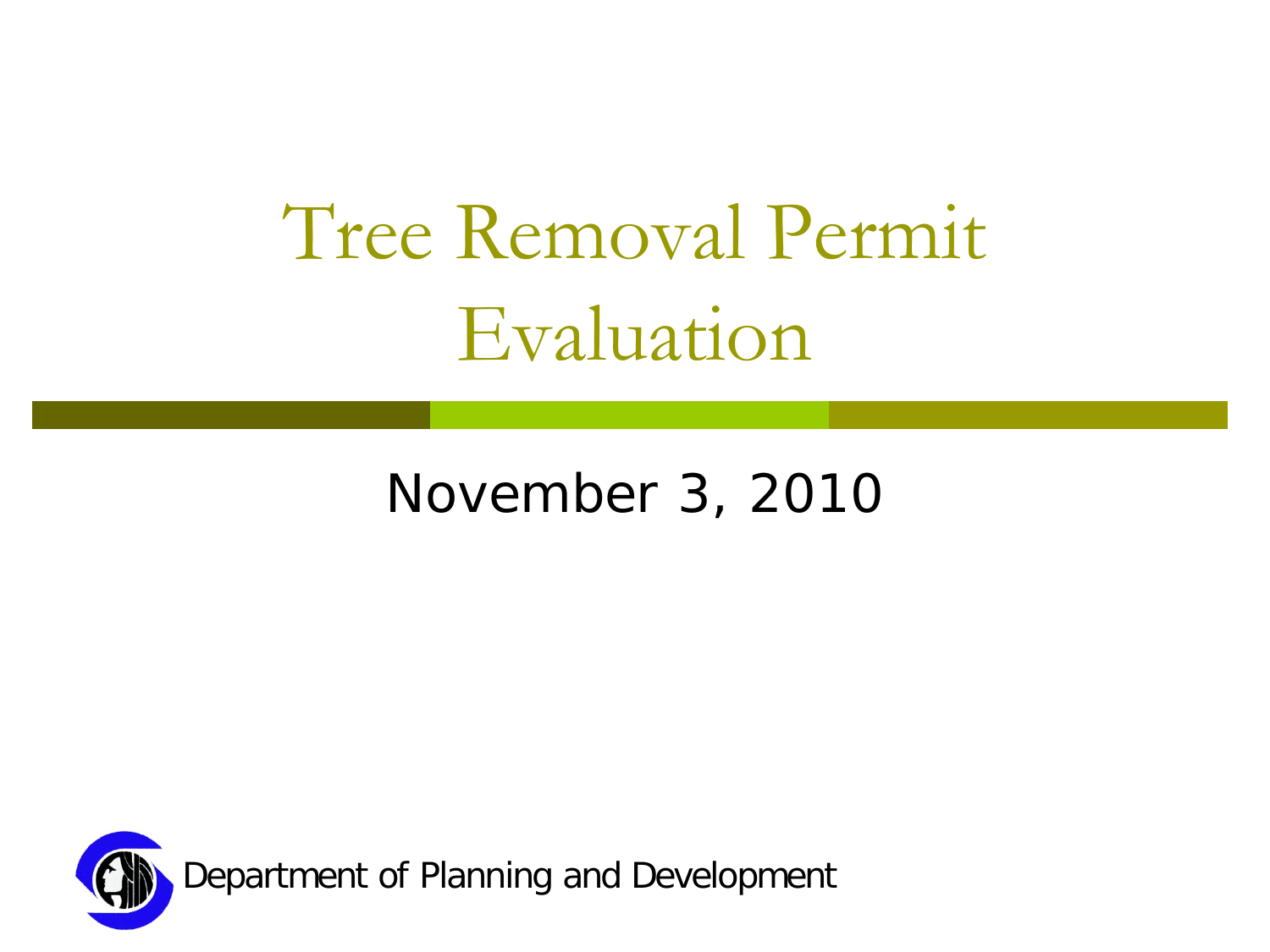## **Outline of Preliminary Process**

- Evaluating Existing Regulations
- Understanding Approaches in Other Cities
- Preliminary Input
- Establishing Goals & Principles
- Establishing Options
- Evaluating Options

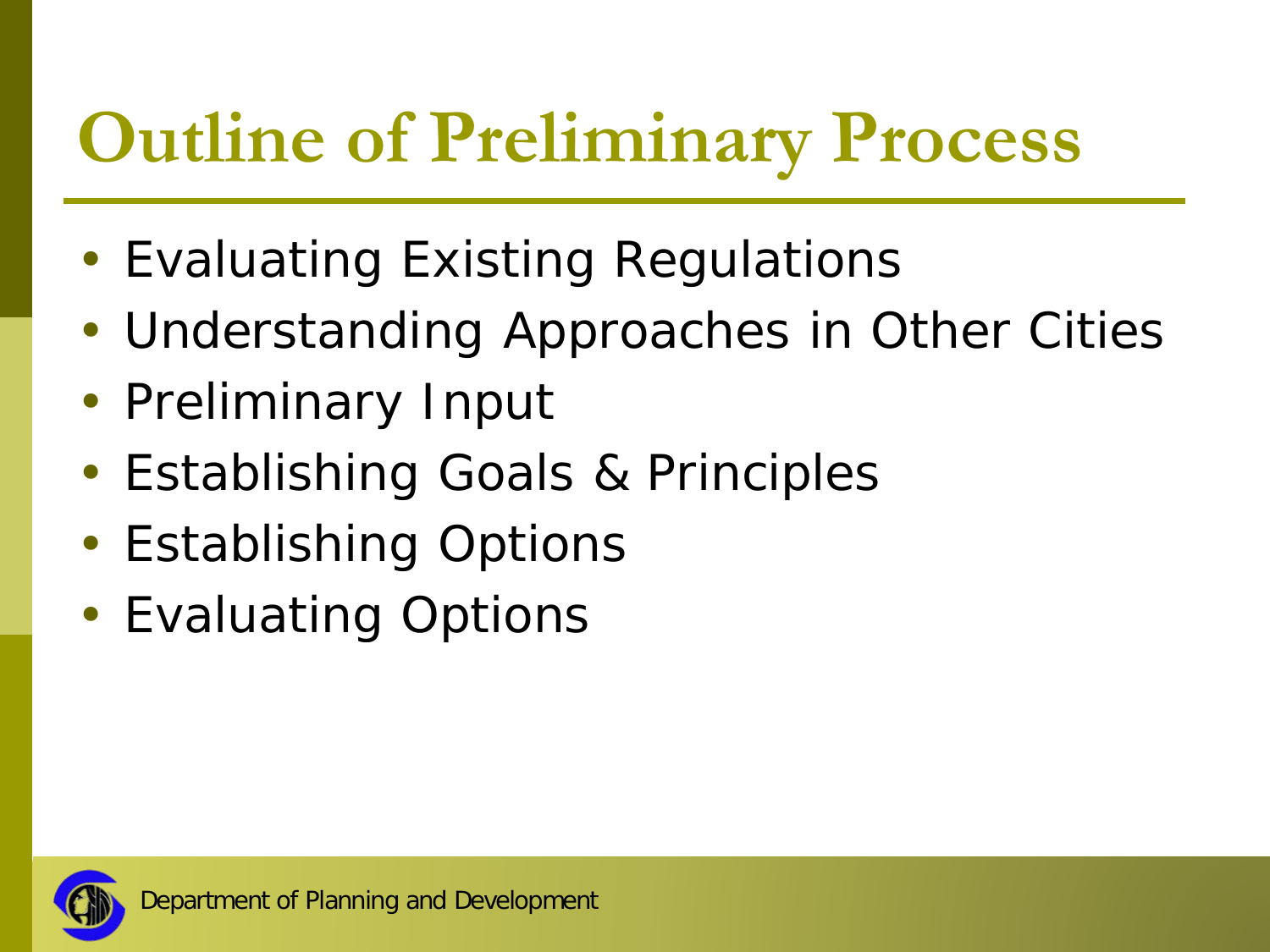#### **EVALUATING EXISTING REGS**



Department of Planning and Development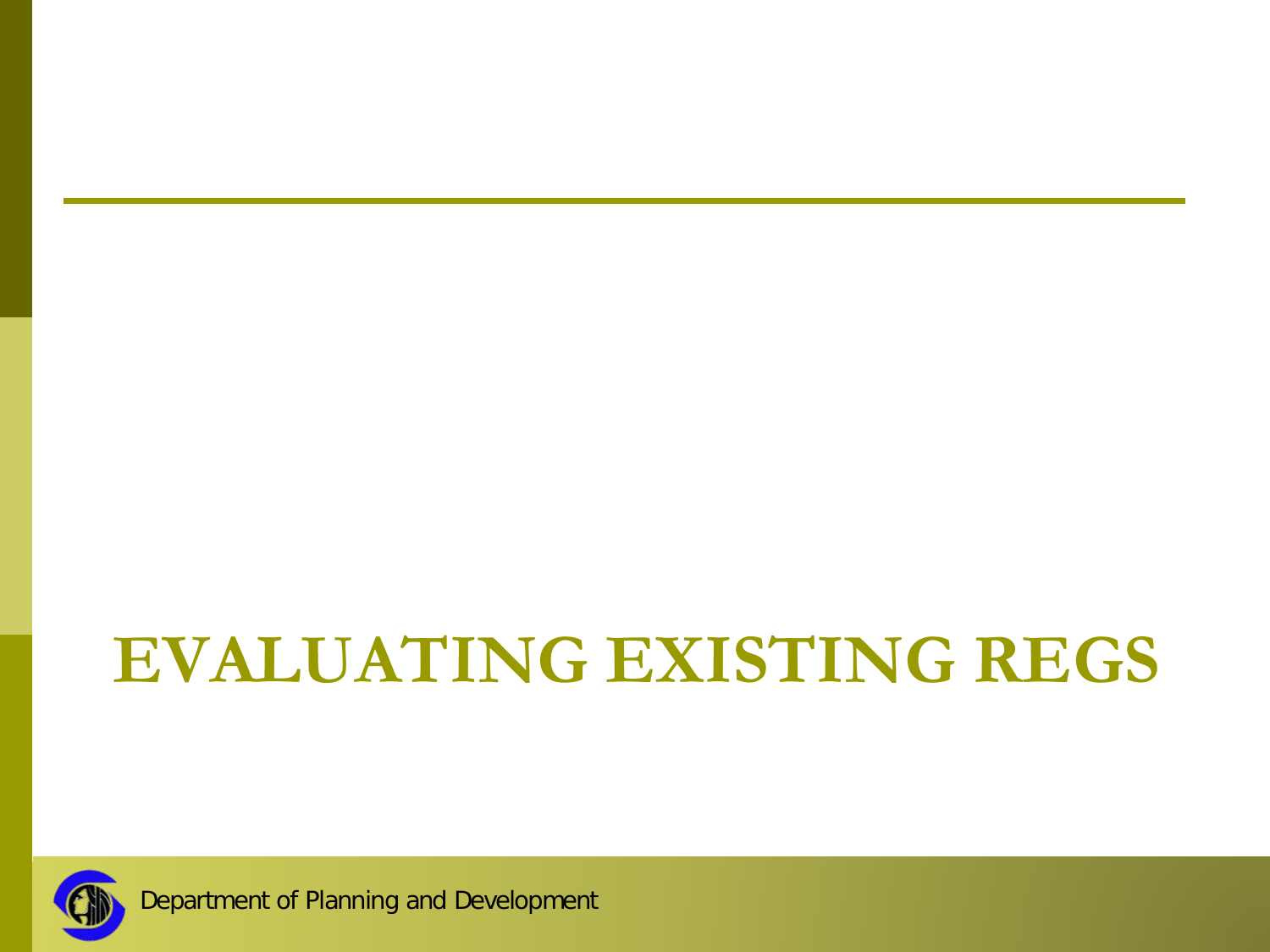## **Canopy Cover Analysis**

- 22.5% in 2003  $\rightarrow$  22.9% in 2007
- Goal of 30% by 2037
- Slight increases across all areas except parks - both private property and ROW
- Redeveloped parcels
	- 2% of parcels
	- SF: 30%  $\rightarrow$  17%
	- MF: 17.7%  $\rightarrow$  5.4%
	- C: 6.5%  $\rightarrow$  4.3%



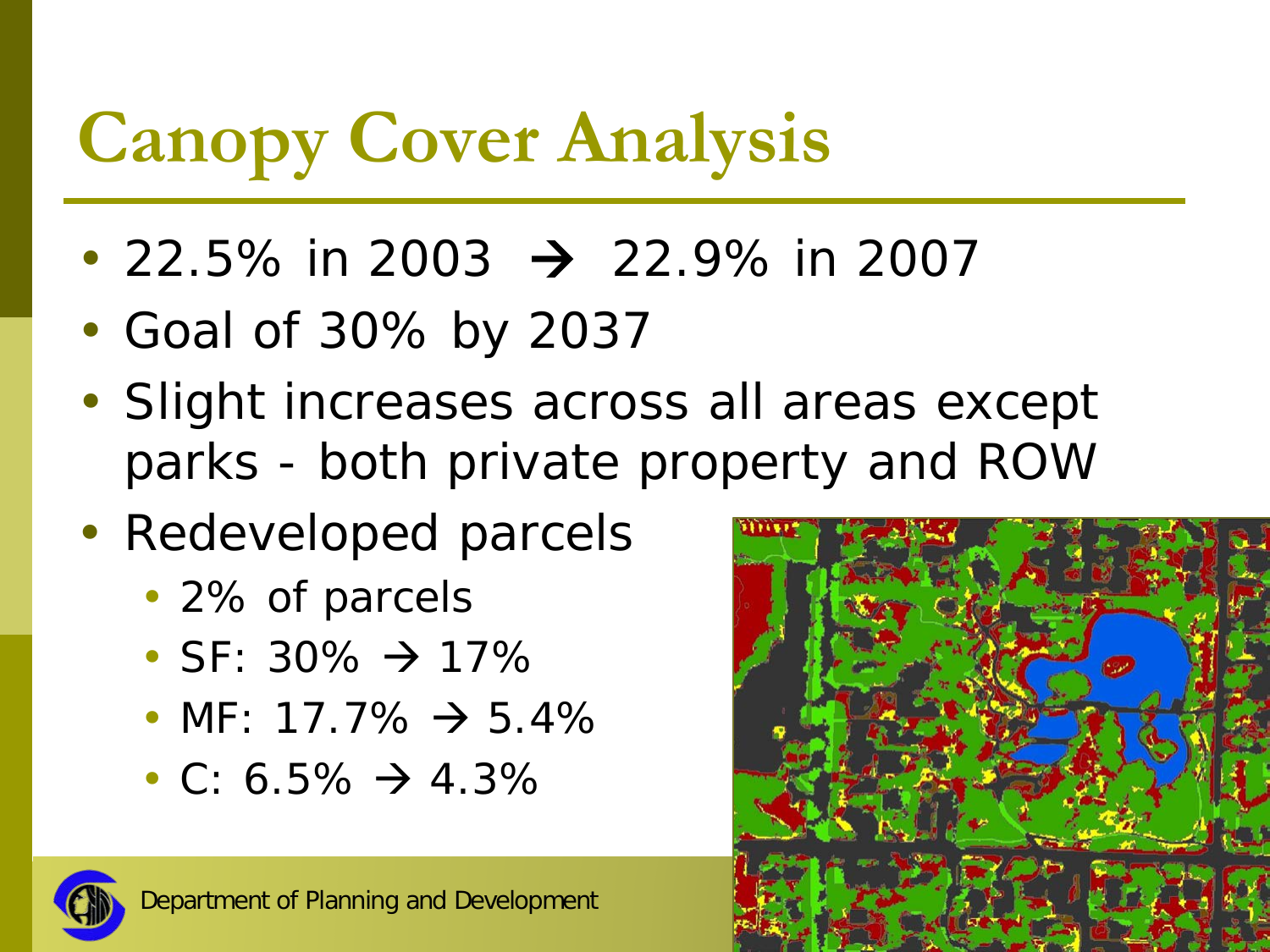# **Lessons Learned from Existing Regulations**

- Regulations outside of development must be coordinated with regulations during development
- Exceptional Tree focus has not resulted in substantial canopy cover preservation

| <b>Type of Area</b>              | <b>Est. Ratio of</b>   |  |
|----------------------------------|------------------------|--|
|                                  | <b>Trees Protected</b> |  |
| <b>Subdividing Single Family</b> | 1 in 8 projects        |  |
| Non-subdividing SF               | 1 in 75 projects       |  |
| Lowrise                          | 1 in 100 projects      |  |
| <b>Midrise</b>                   | 1 in 30 projects       |  |
| Commercial                       | none                   |  |

• Retained trees can have design impacts

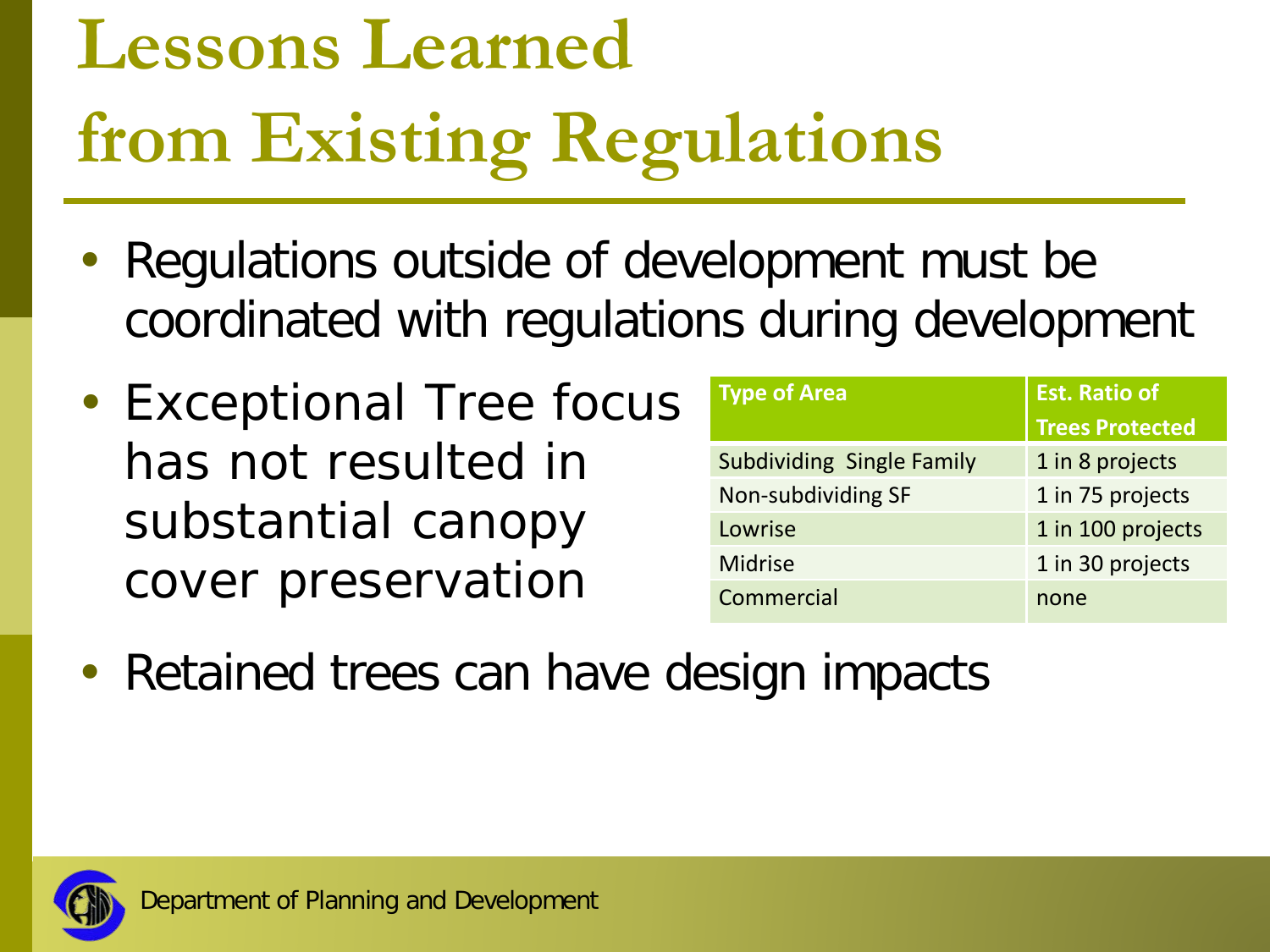# **Lessons Learned from Existing Regulations**

- Single Family tree requirements have not resulting in substantial new planting
	- Allows retention of few trees or planting of small trees
	- On average, planting would result 16% canopy at maturity
- Green Factor too early to judge, but generally robust planting

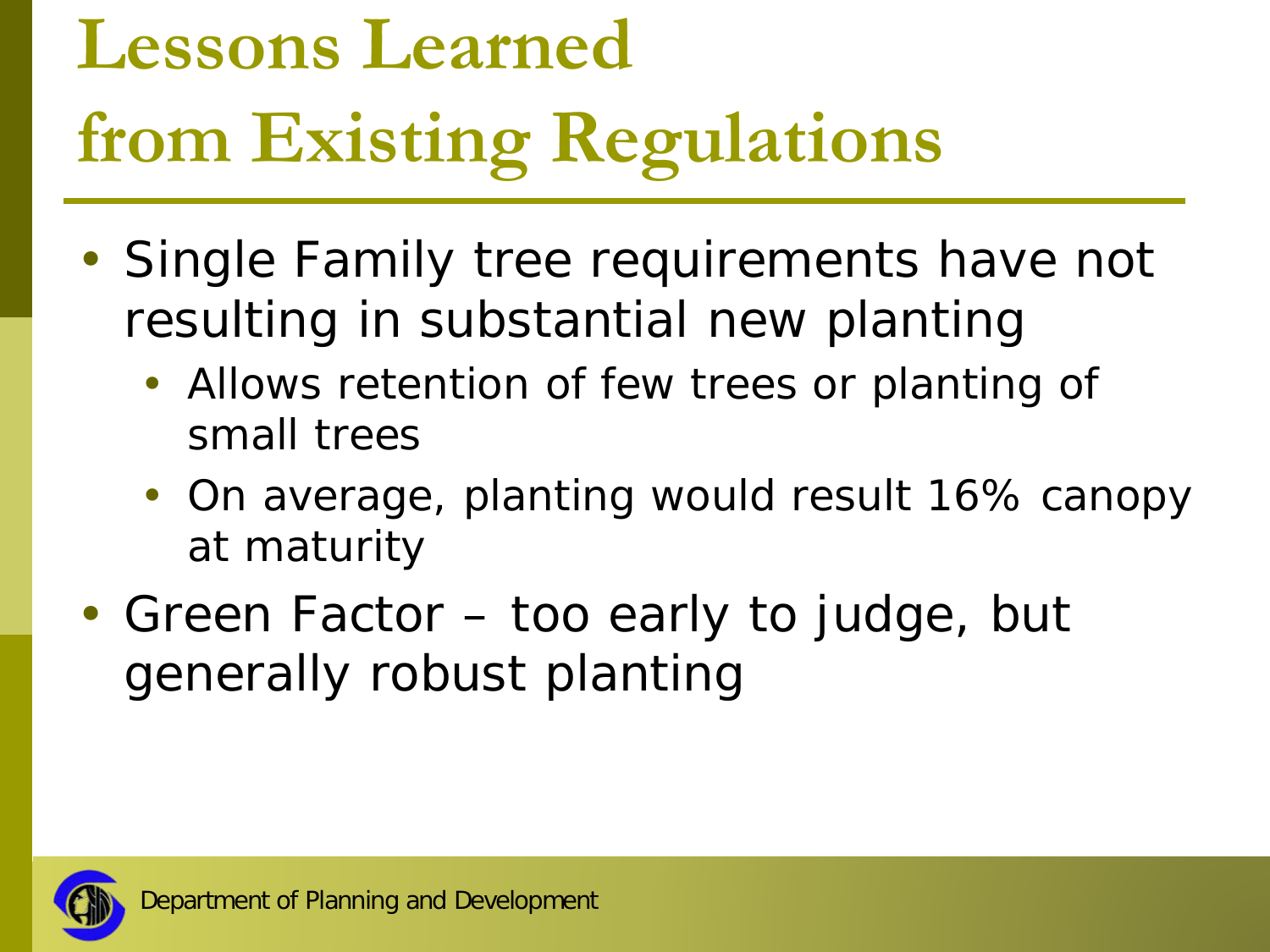## **Challenges and Key Questions**

• Also discussed at February UFC

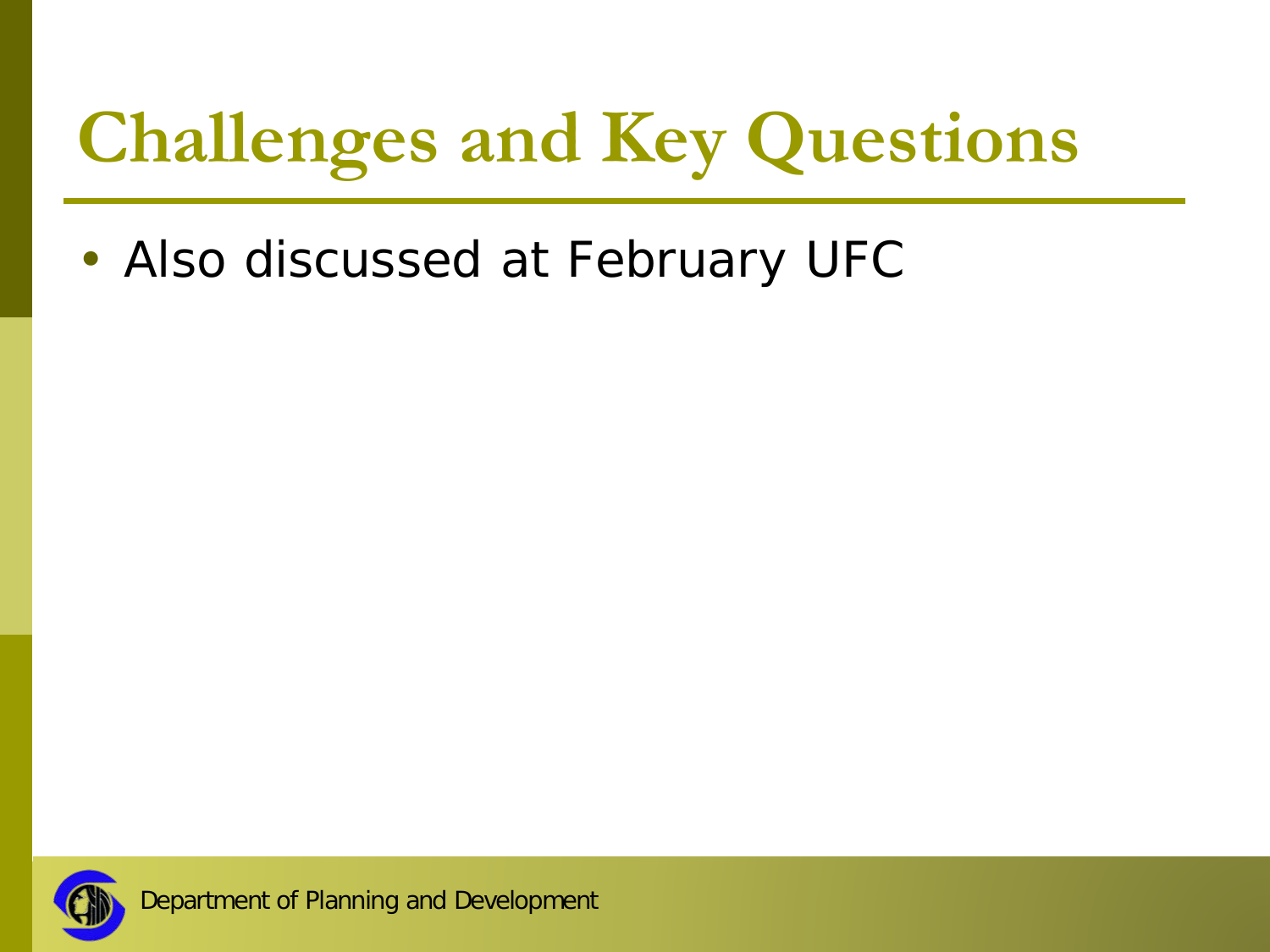#### **UNDERSTANDING APPROACHES IN OTHER CITIES**



Department of Planning and Development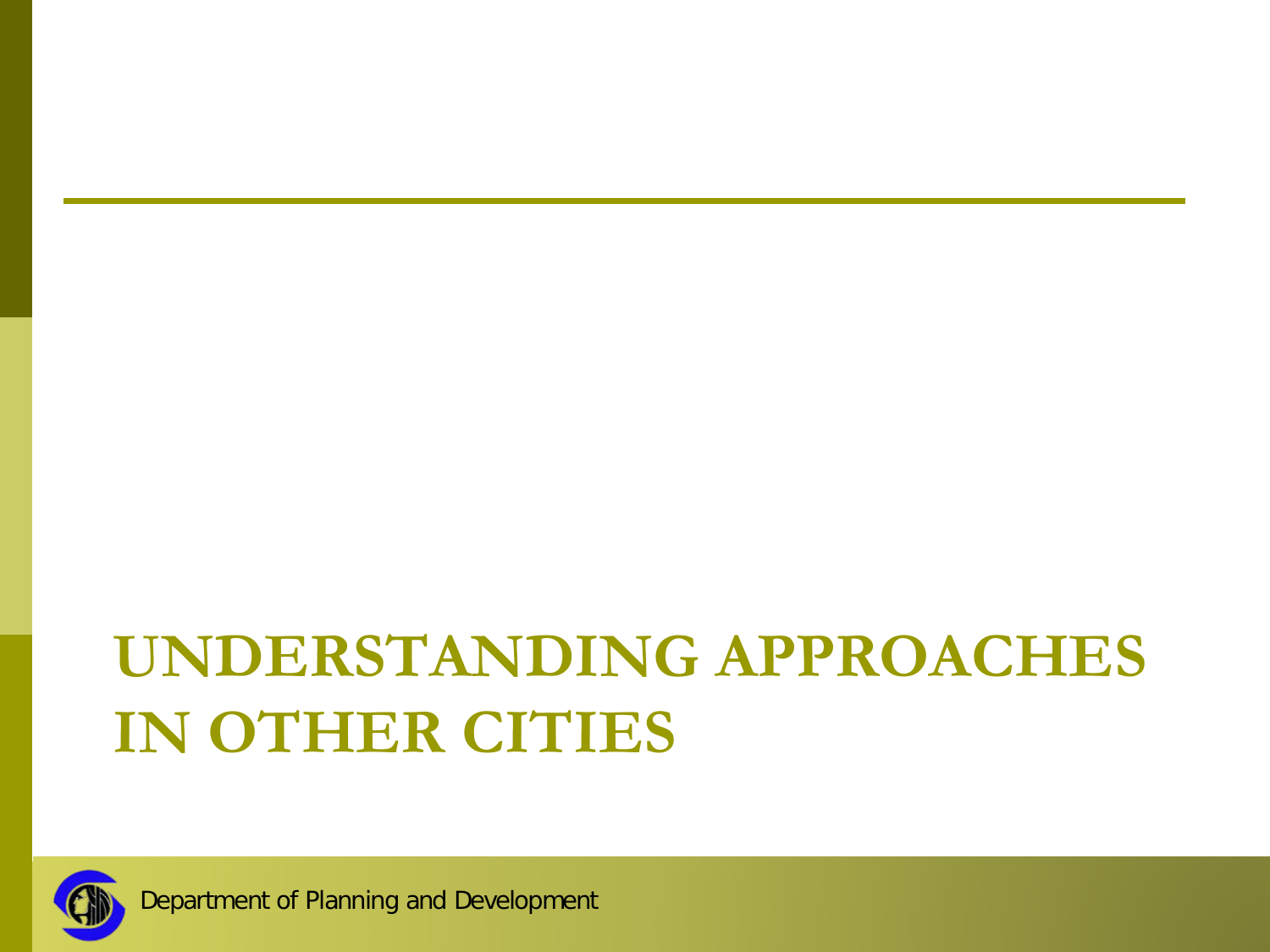## **Research on Existing Approaches**

- Survey of 12 PNW municipalities
- 10 National study
	- San Francisco, Los Angeles, Sacramento, Milwaukee, Minneapolis, Chicago, Boston, Baltimore, DC
- Strict Codes
	- Athens County GA, Palo Alto, Pasadena, Denver
- Summary of Approaches memo

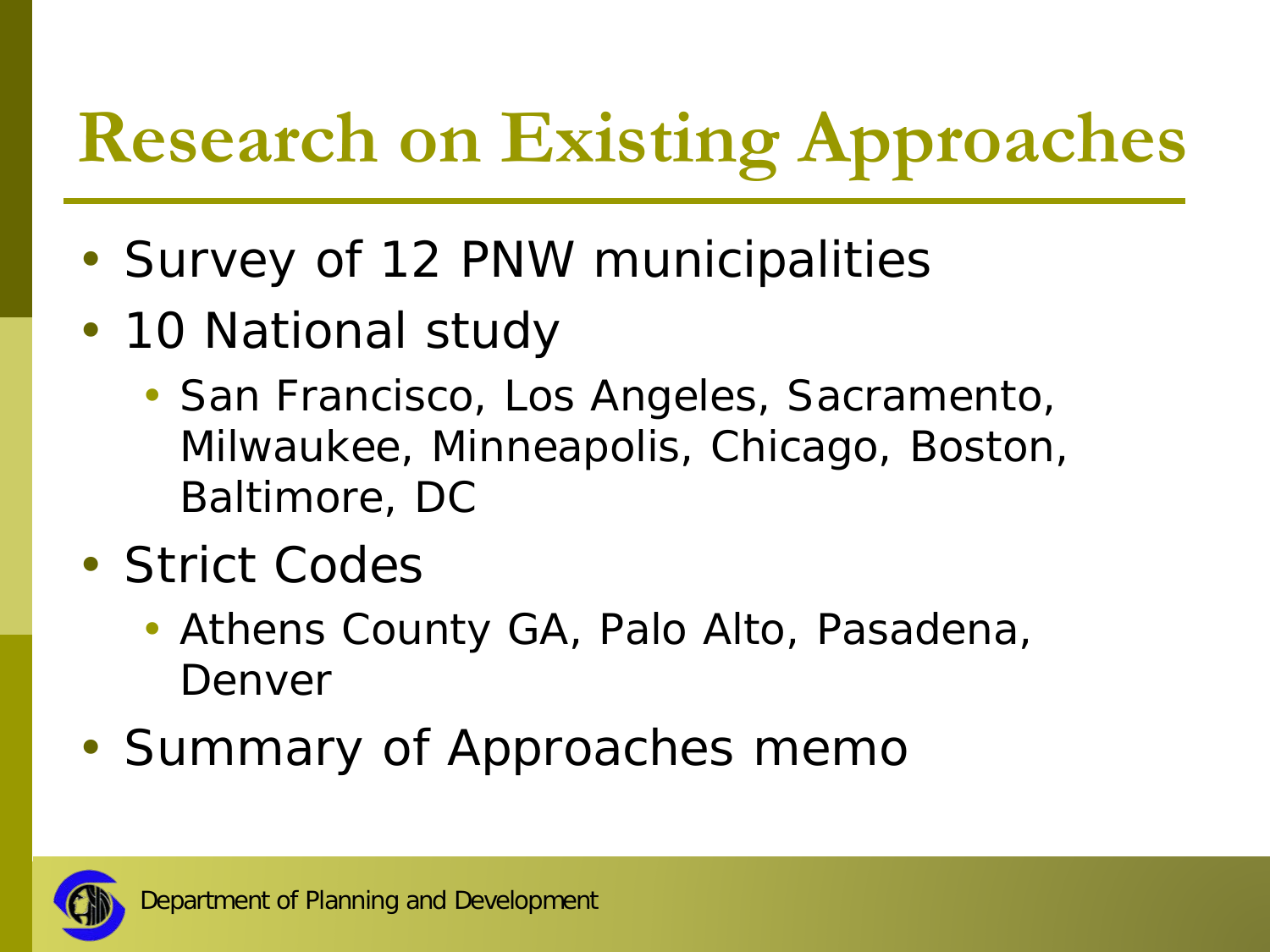#### **PRELIMINARY INPUT**



Department of Planning and Development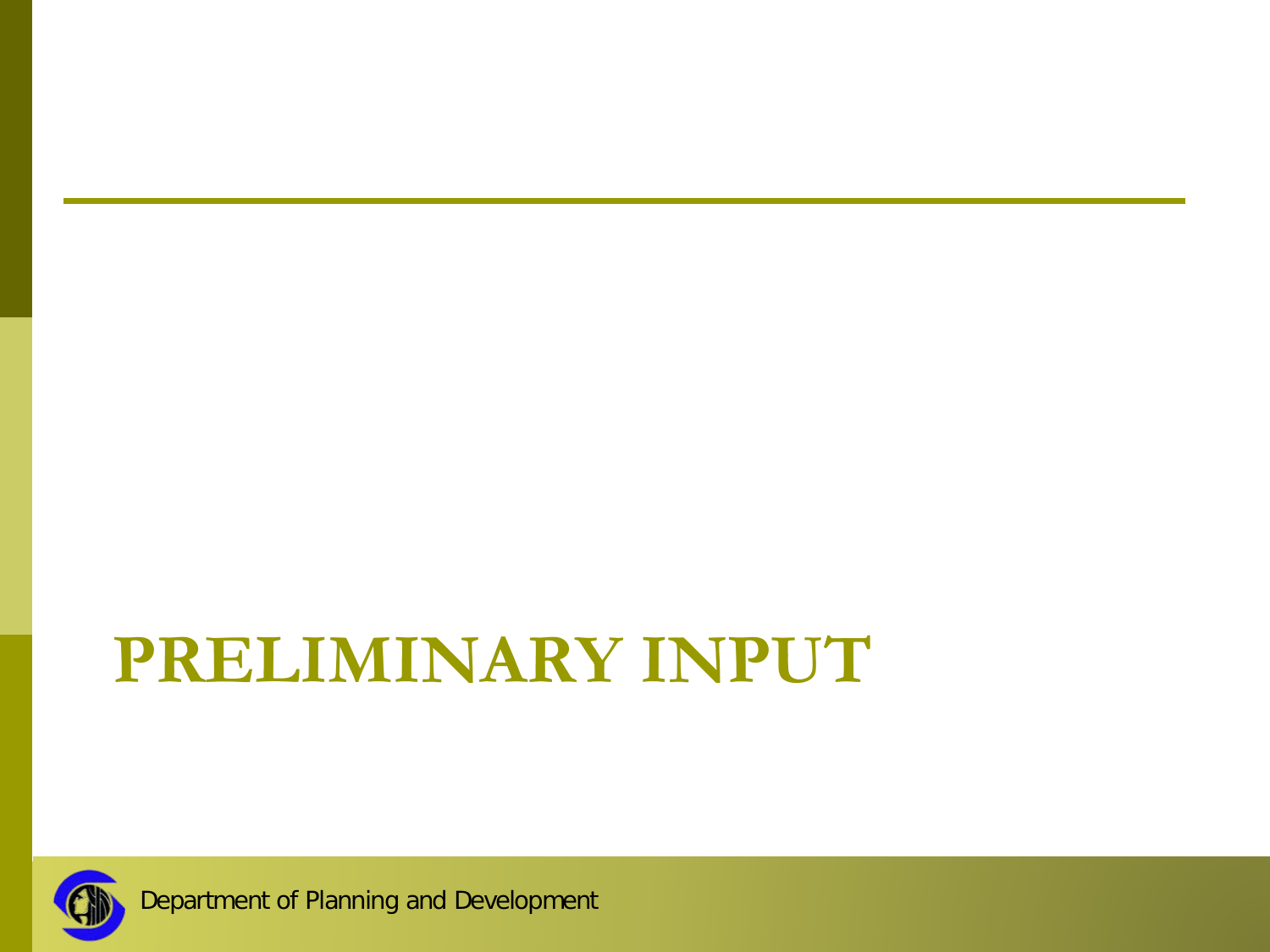## **Preliminary Input**

- Emerald City Task Force (5 meetings)
- Environmental and Tree Advocates Stakeholders Meeting
- Urban Forest IDT workplan development
- Urban Forest Workshop
- UFC Regulatory Strategies Discussion-Feb
- UFC Management Committee March, April, June
- City Tree Regulations Review Group

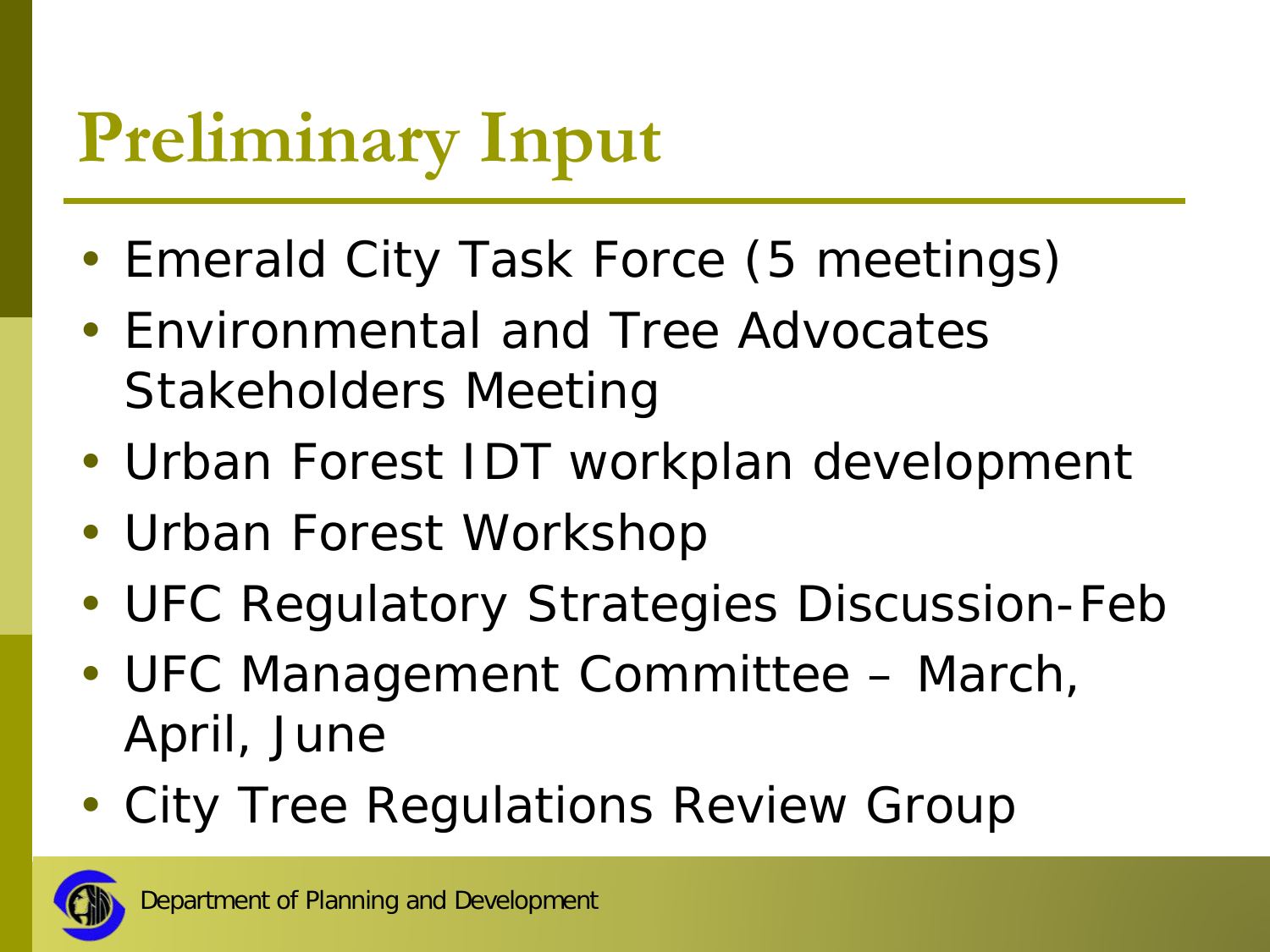#### **ESTABLISHING GOALS & PRINCIPLES**



Department of Planning and Development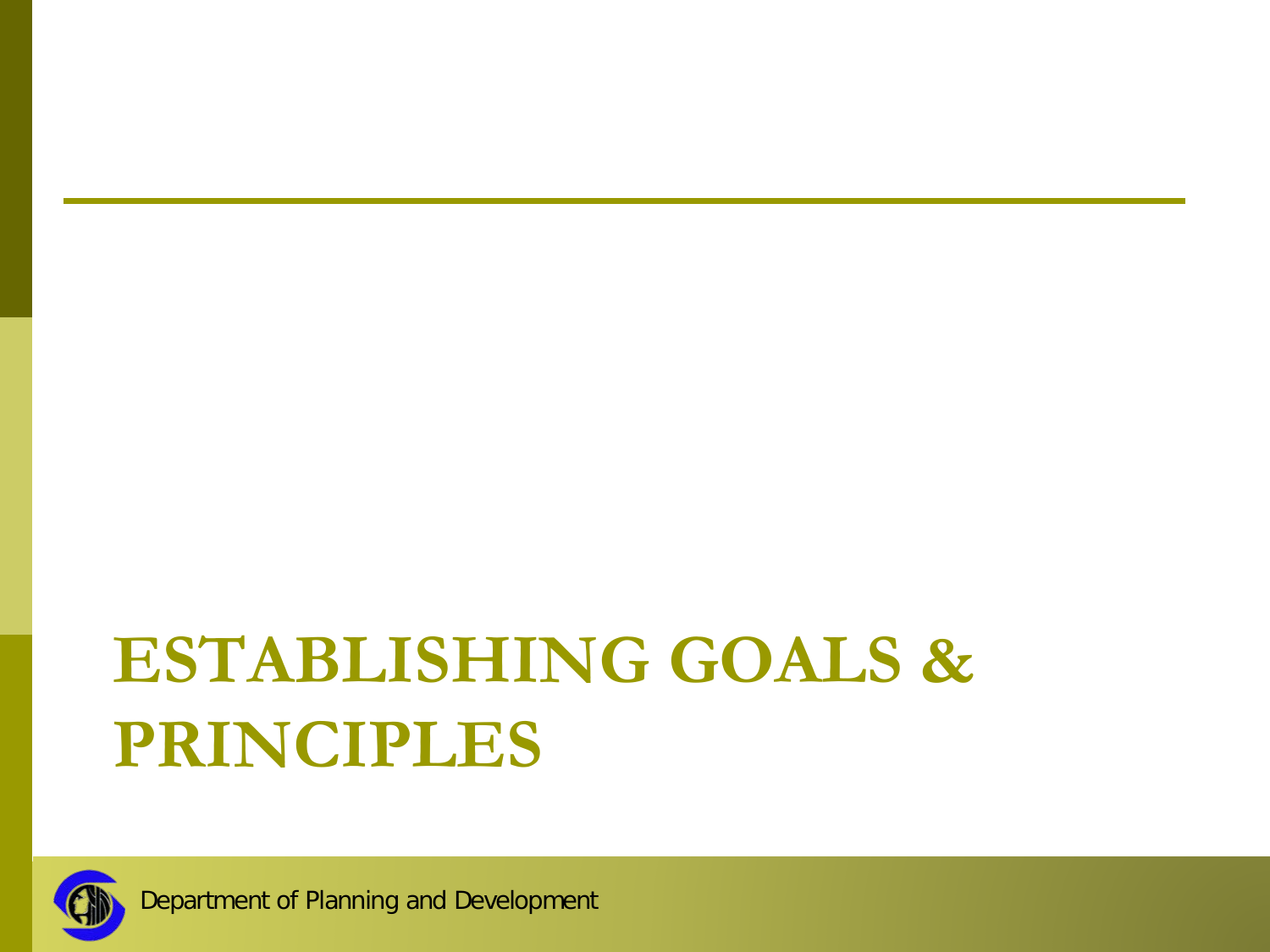## **Goal of Proposal**

*To advance the goals of the Urban Forest Management Plan to maintain and enhance a thriving and diverse urban forest that maximizes the environmental, economic, and social benefits of trees, while recognizing other citywide goals and policies for sustainability and growth management relating to density, transportation, housing affordability, and urban design; and accommodating property owner's desires for solar access, solar energy, gardens, accessory structures, views, access, and risk management.*

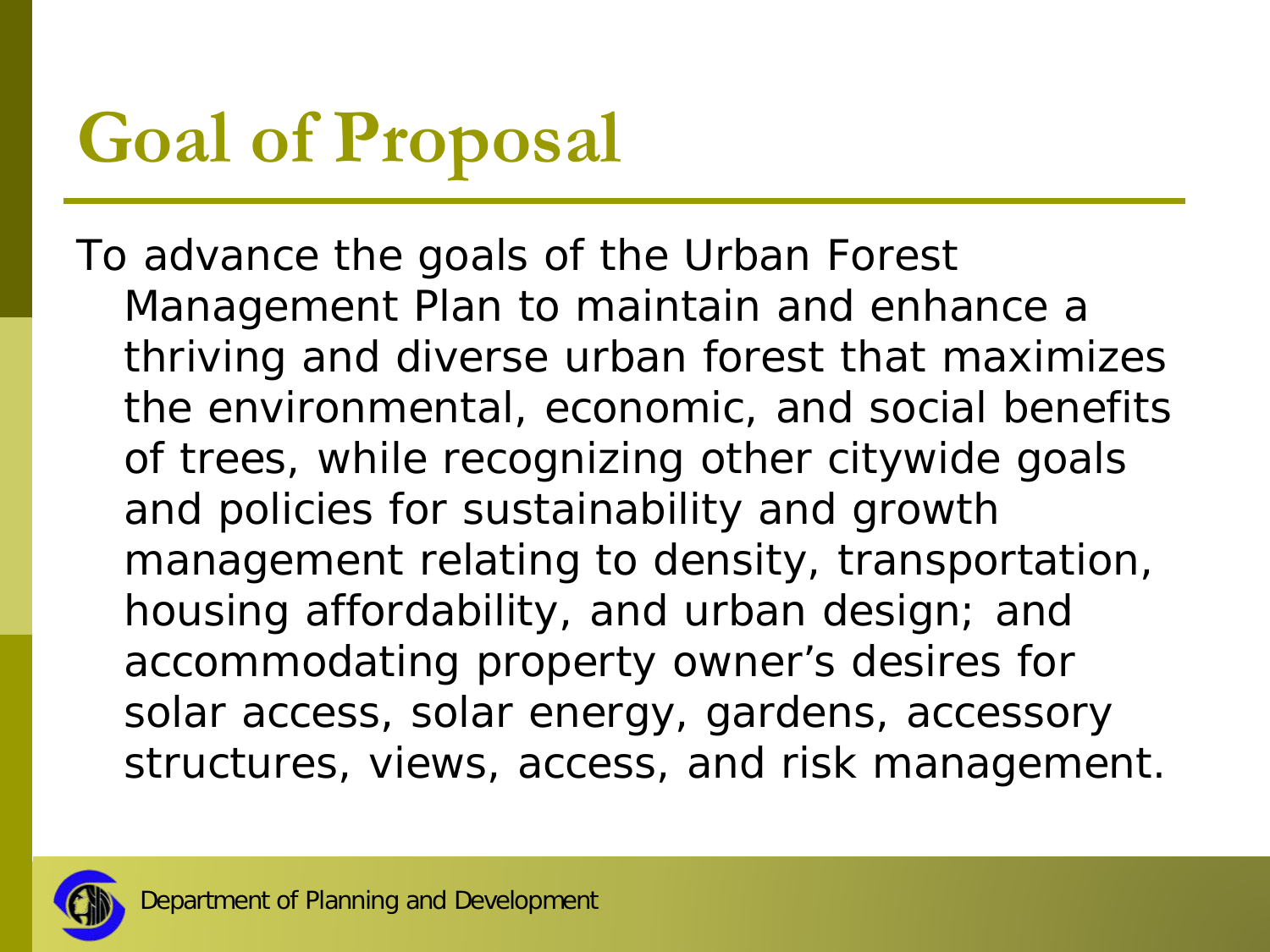## **Key Principles**

- Key infrastructure element
- Focus on benefit not burden
- Recognize other city-wide and property owner goals
- Coordinate regulations during and outside of development
- Understandable, enforceable, and fundable



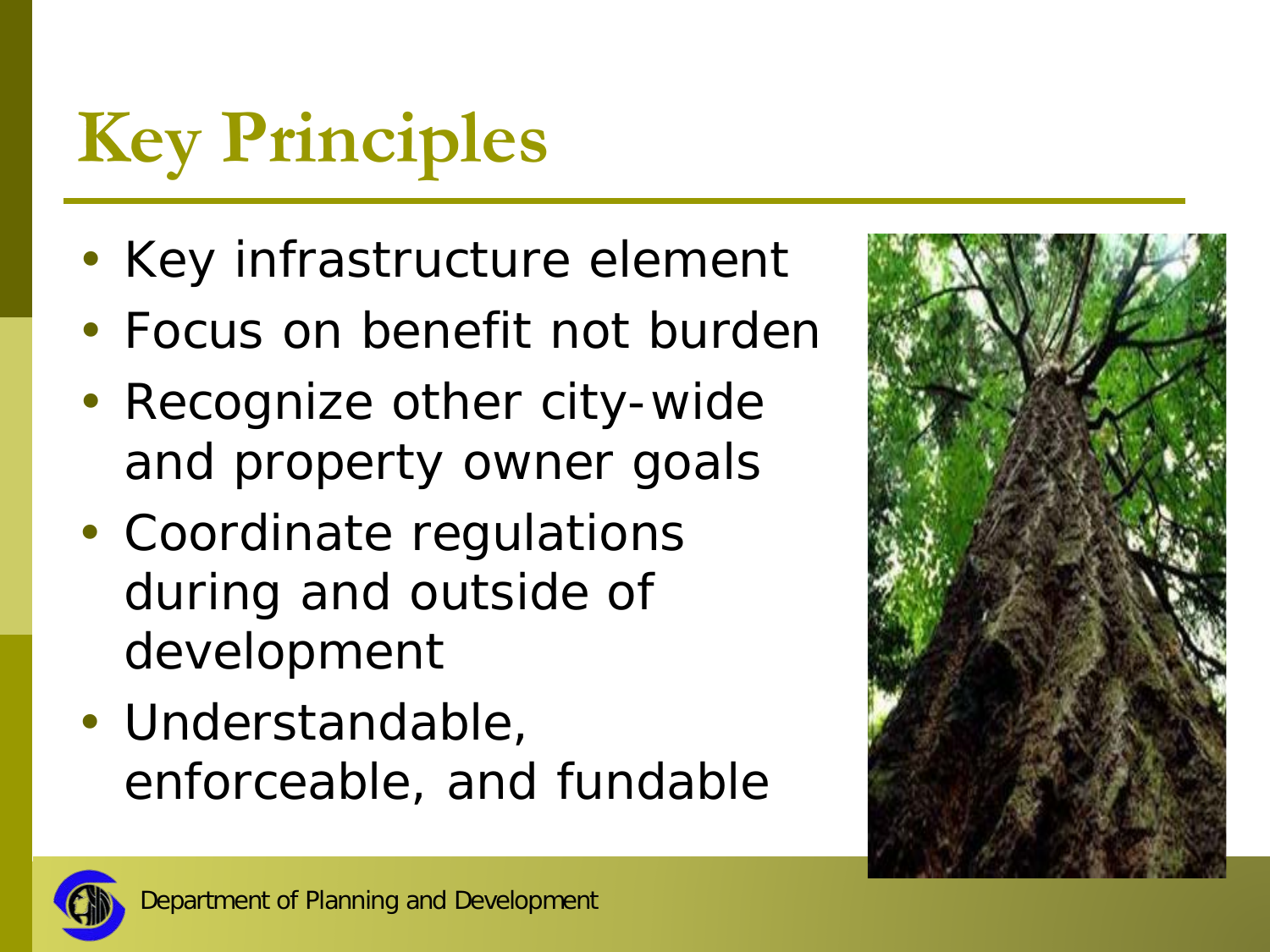#### **ESTABLISHING OPTIONS**



Department of Planning and Development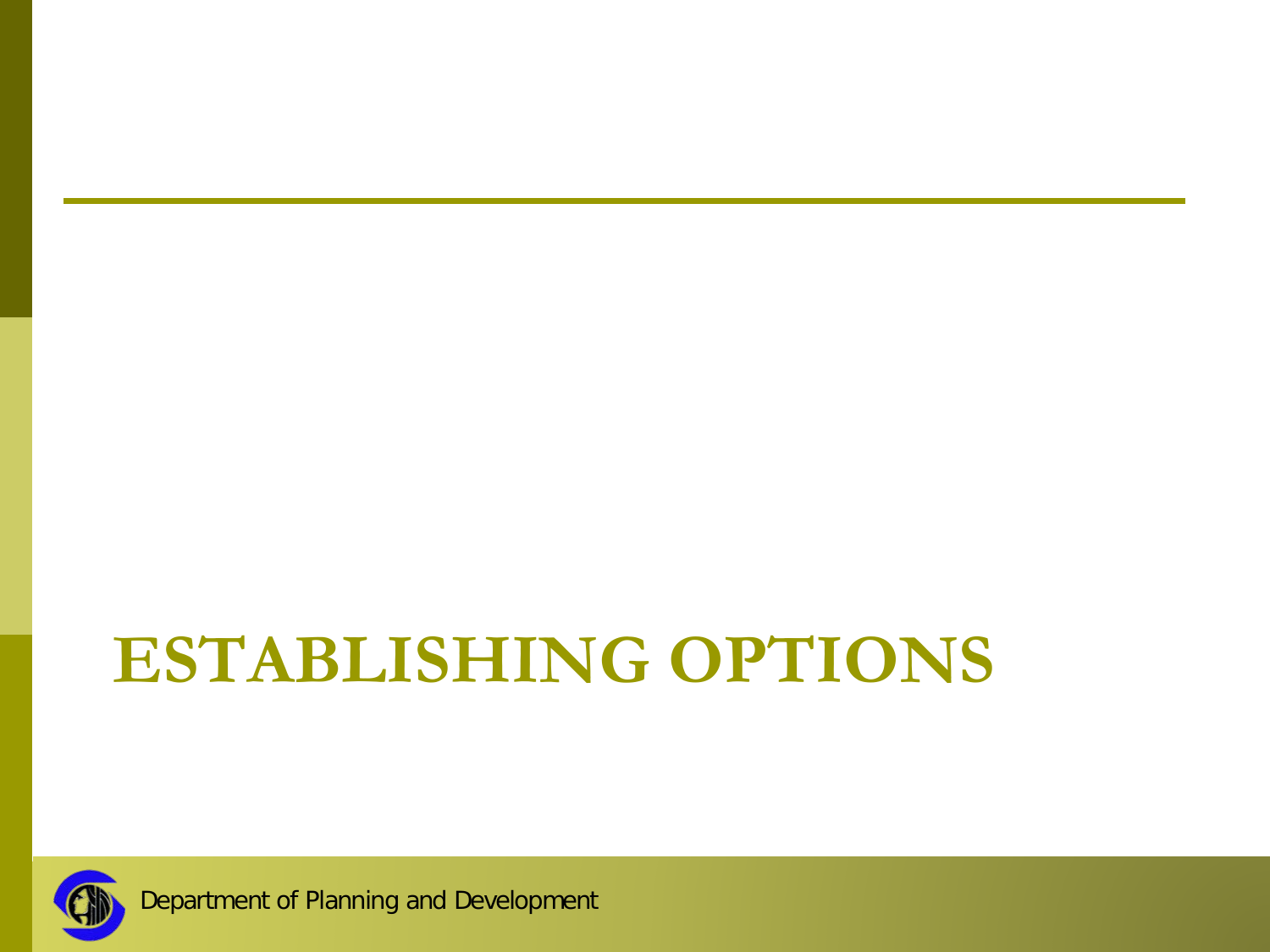#### **Permit Standards**

- Prescriptive Removal Criteria (Redmond, Issaquah)
- Replacement Requirement (Lake Forest, Woodinville)
- Annual Limit (Kirkland, Shoreline)
- Construction Only (Bellevue, Tacoma, Olympia)
- Monitoring/Education Only (No examples)
- Financial Compensation (No examples)
- Subjective Removal Criteria (Palo Alto)

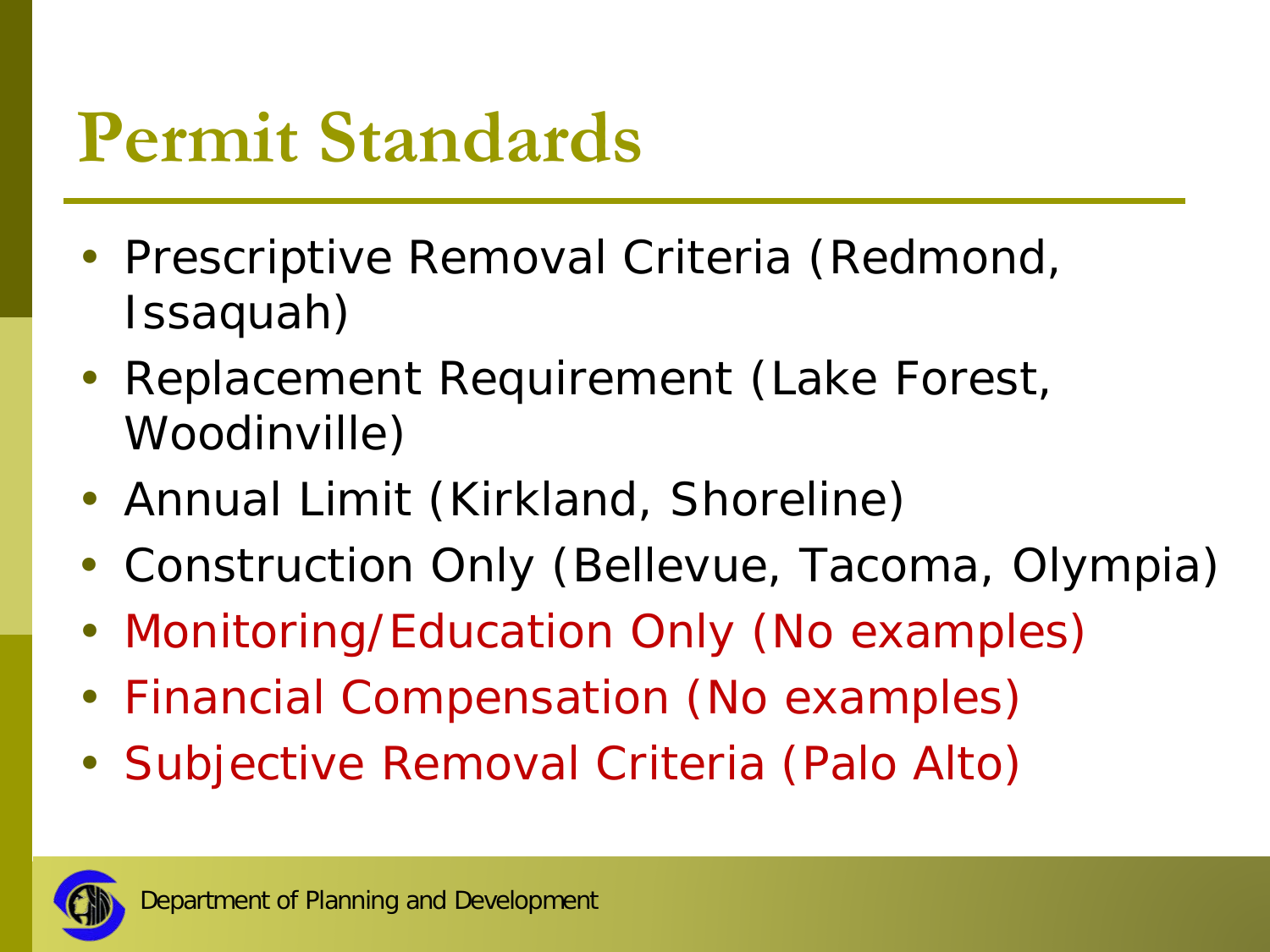#### **Permit Processes**

- Notification only (No examples)
- No-review free online permit (No examples)
- More than X per year (Kirkland, Shoreline)
- Full reviewed permit (Redmond, Lake Forest)
- Hybrid (ex. exceptional trees only)

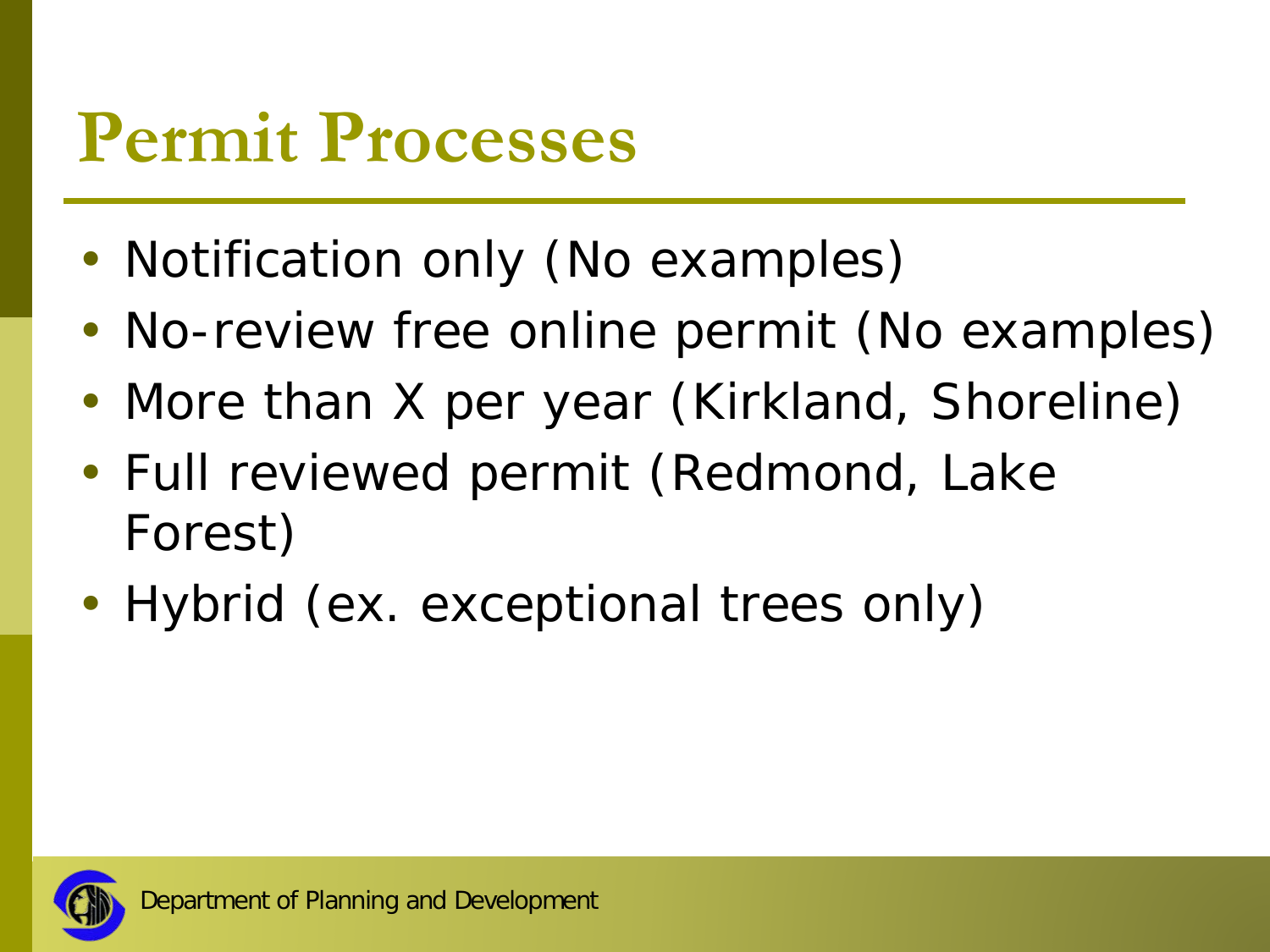#### **EVALUATING OPTIONS**



Department of Planning and Development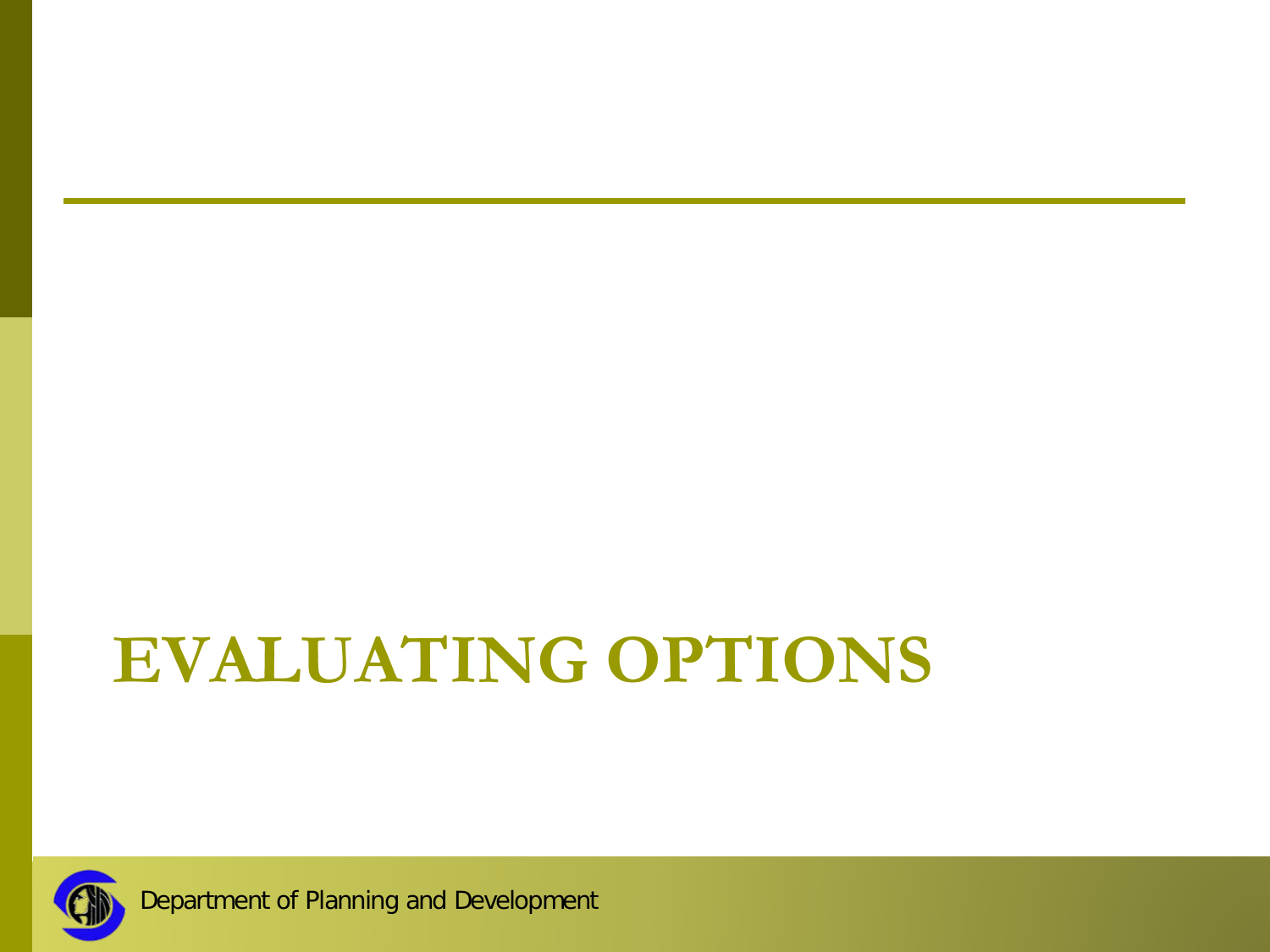## **Initial Thoughts**

- Must evaluate permit standards, permit process and alternatives holistically
- Evaluation outline
	- Evaluating Permit Standards
	- Evaluating Permit Process
	- Evaluating Permit Option Overall
	- Evaluating Alternatives

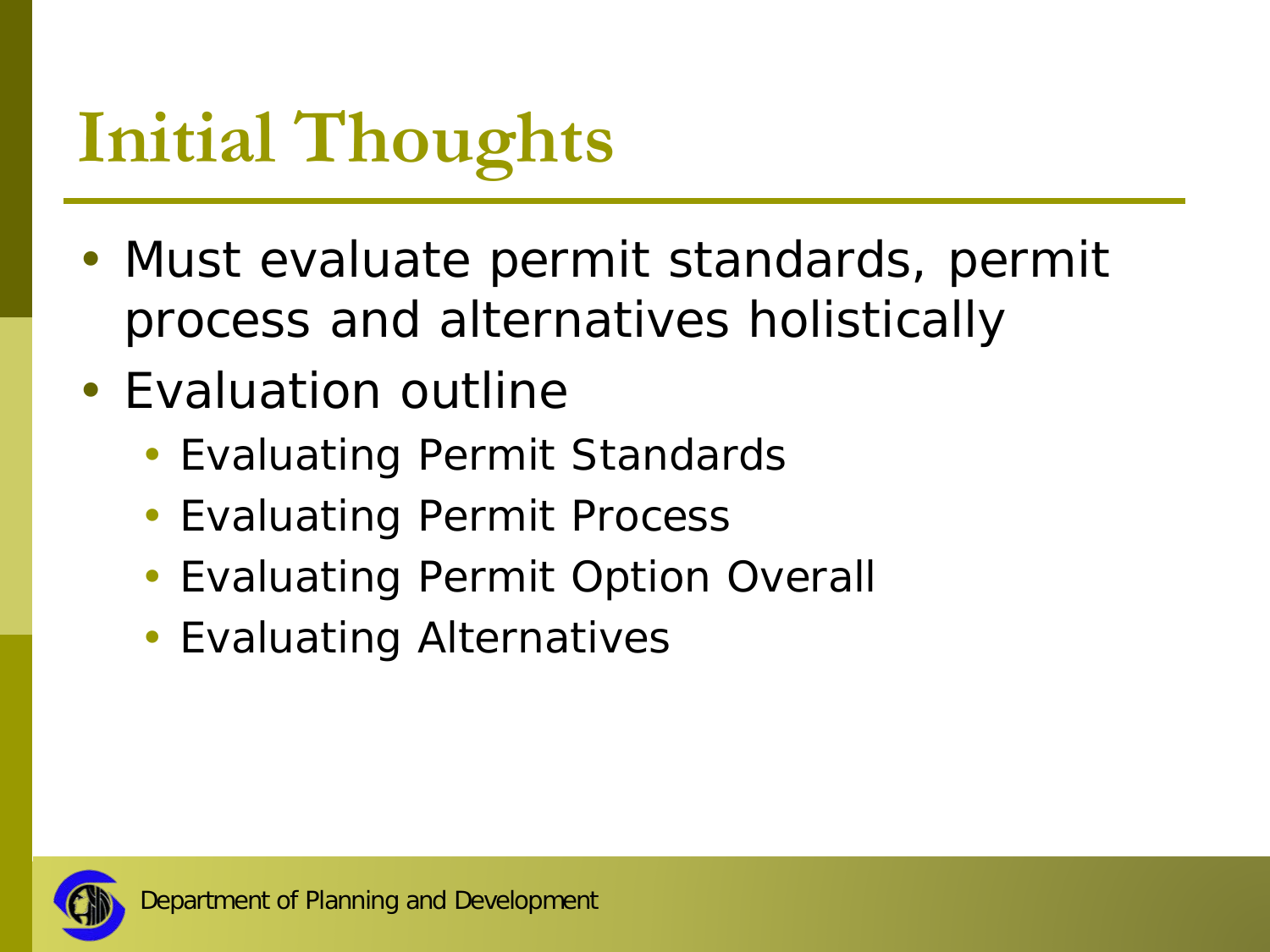## **Evaluating Permit Standards**

- Impacts on the Urban Forest
- Impacts on property owners
- Impacts to management systems
- Equity

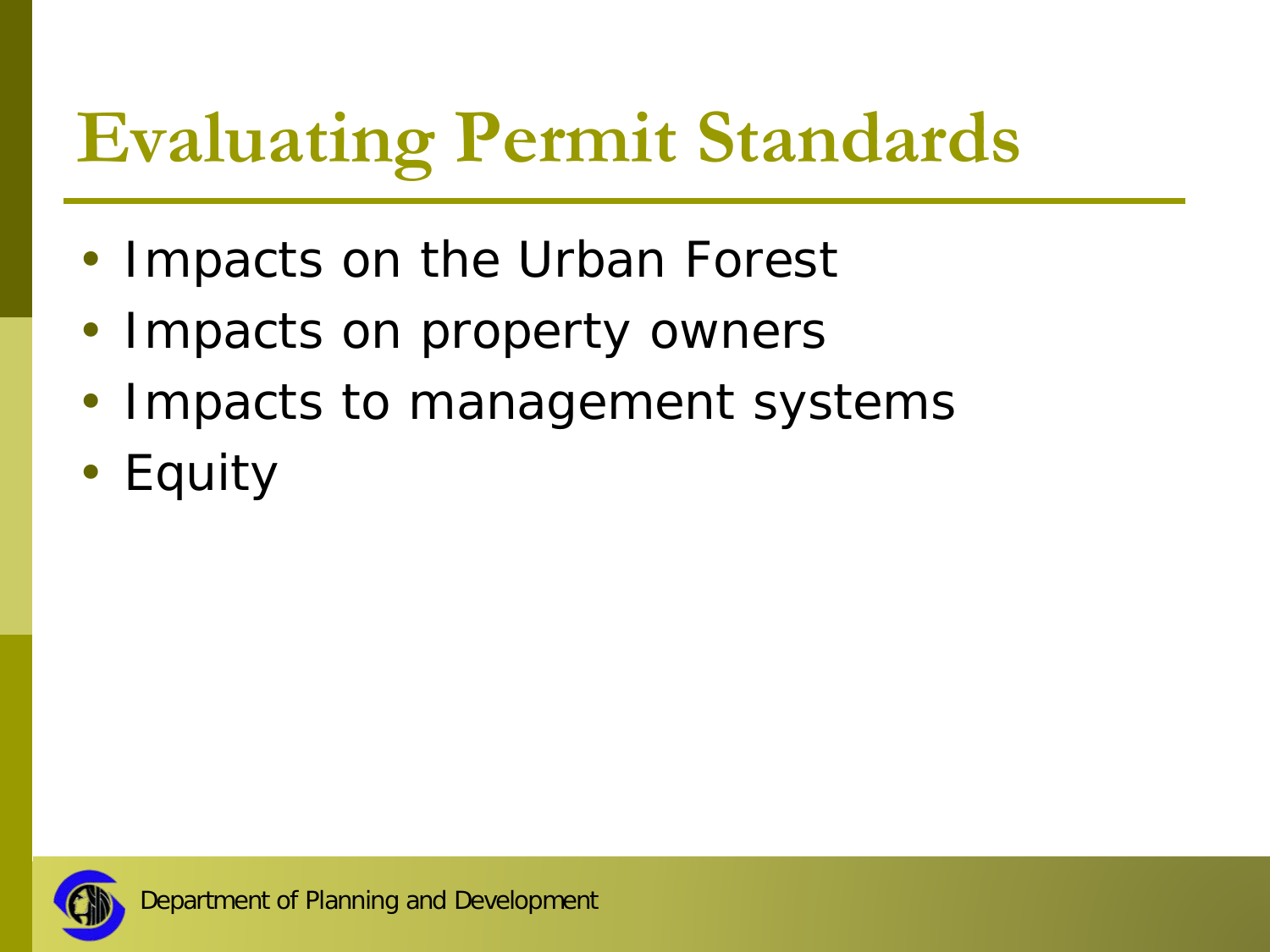#### **Permit Standards:**

**Prescriptive Removal Criteria Approach**

- Maximum control over tree removal
- Difficult to balance trees with light access, gardens, aesthetics, views, etc.
- Requires lifetime protection of certain trees which is strong disincentive to allowing trees to grow
- Substantial fines is only way to enforce

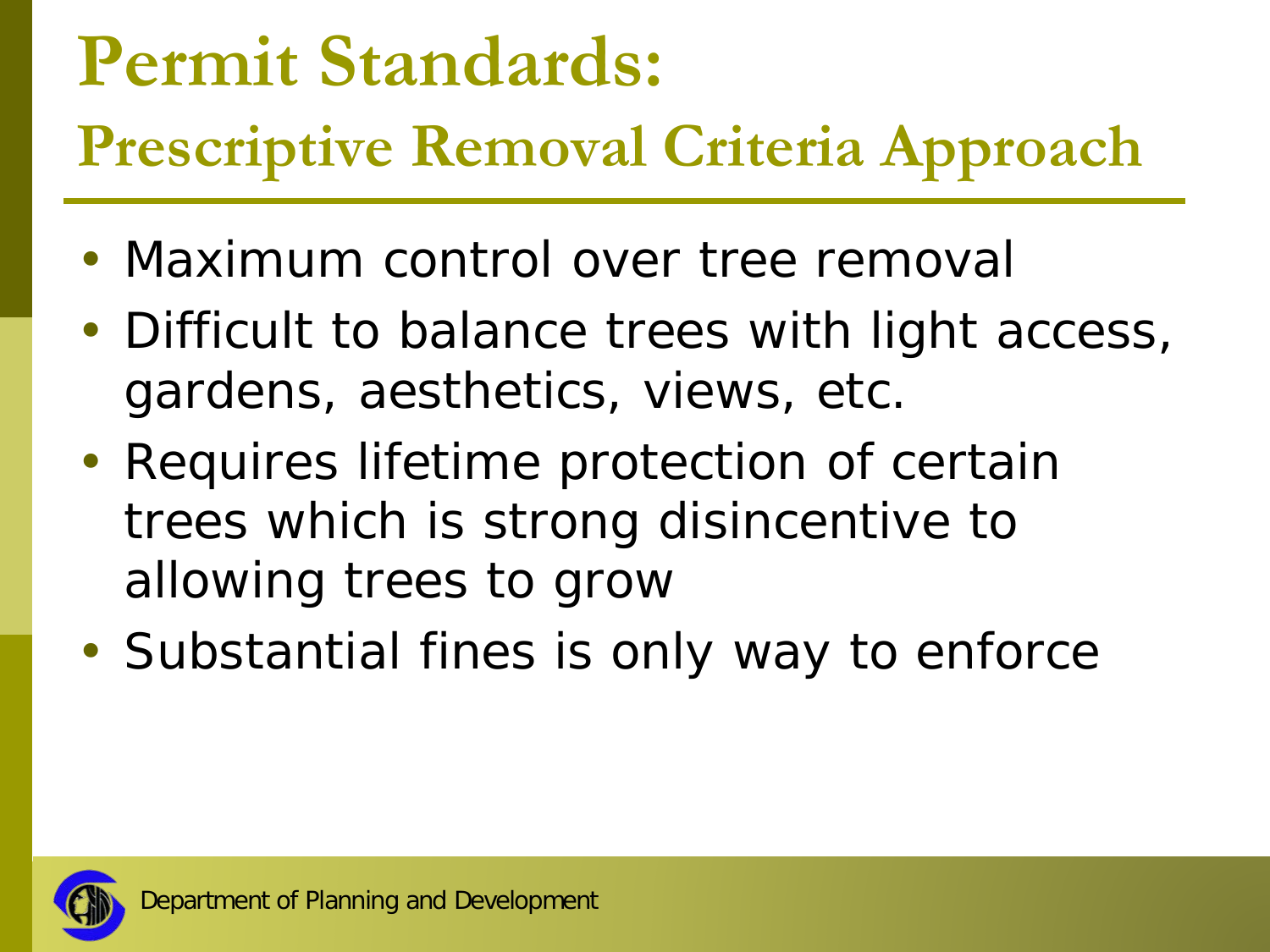## **Permit Standards: Replacement Approach**

- Maintains basic canopy cover
- More equitable for forested lots
- Allows gradual removal of large trees
- Cost = site plan + permit + inspection + replacement
- Replaced trees require maintenance to establish

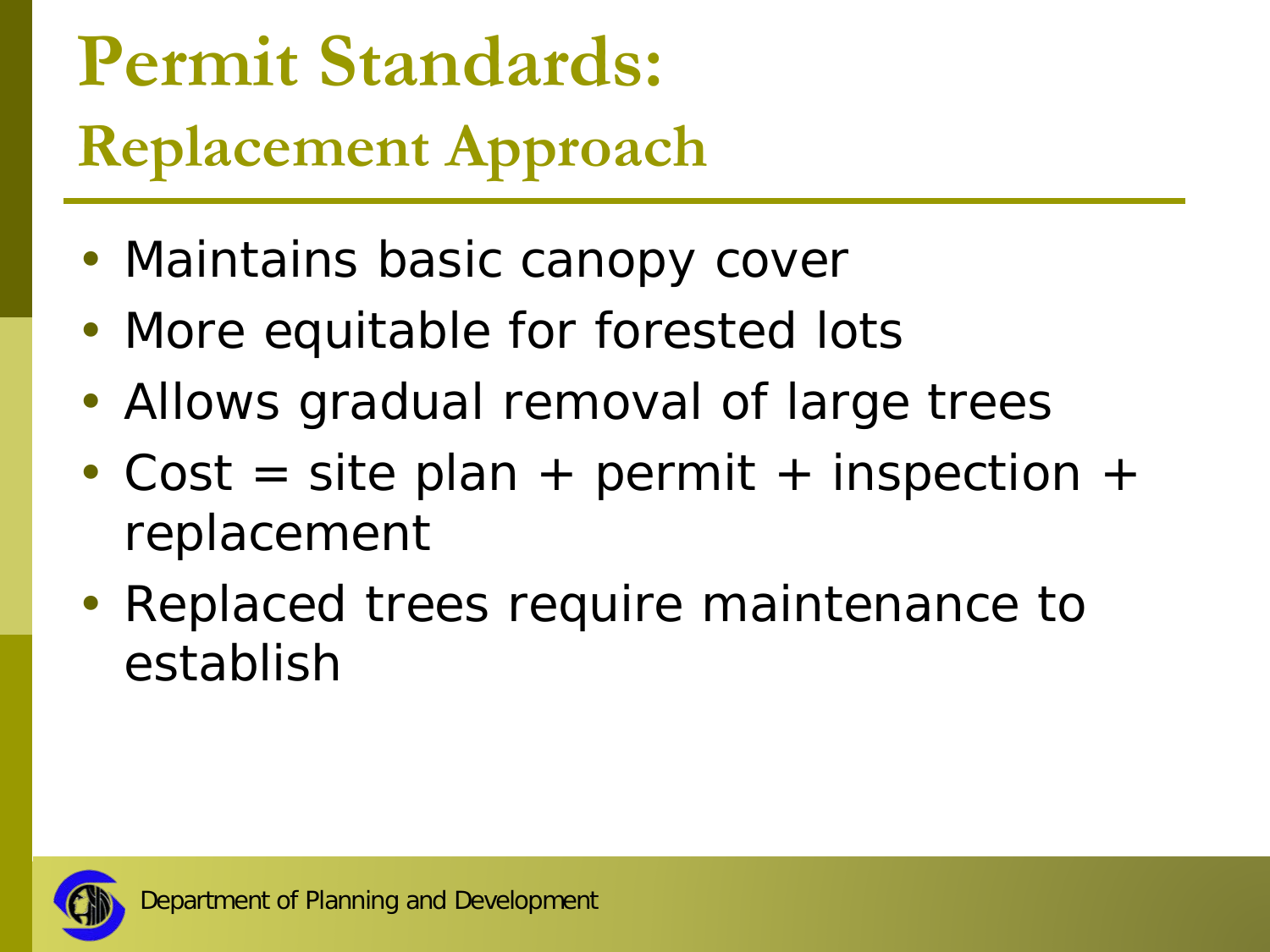#### **Permit Standards: Annual Limit Approach**

- Limits clearing prior to development
- Spreads removal of multiple years

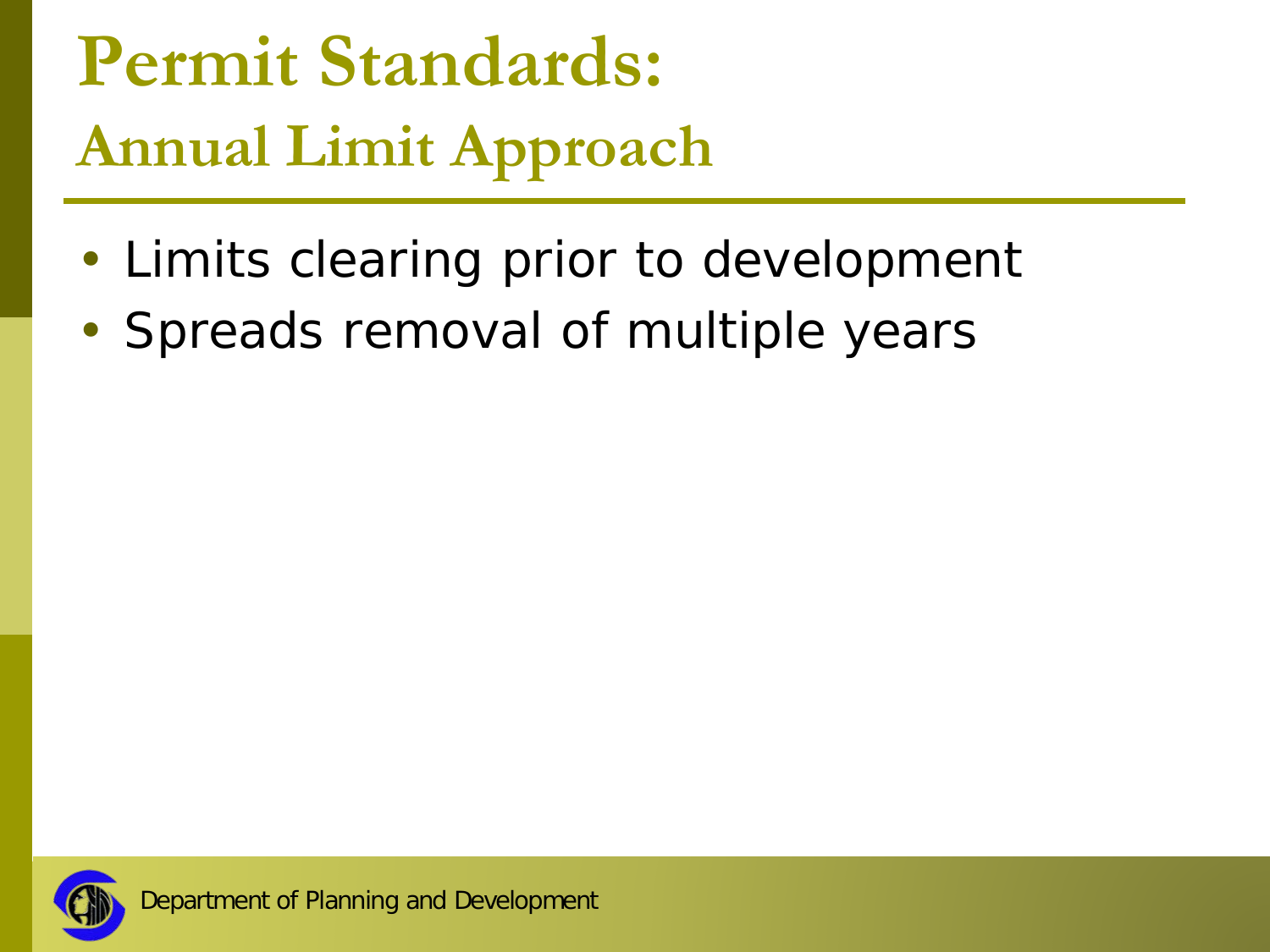#### **Permit Standards: Construction Only**

- Provides flexibility for property owners outside of development
- Can still address tree loss during development where greatest decline has occurred
- Lot can be cleared prior to development
- No tracking of tree removal outside development

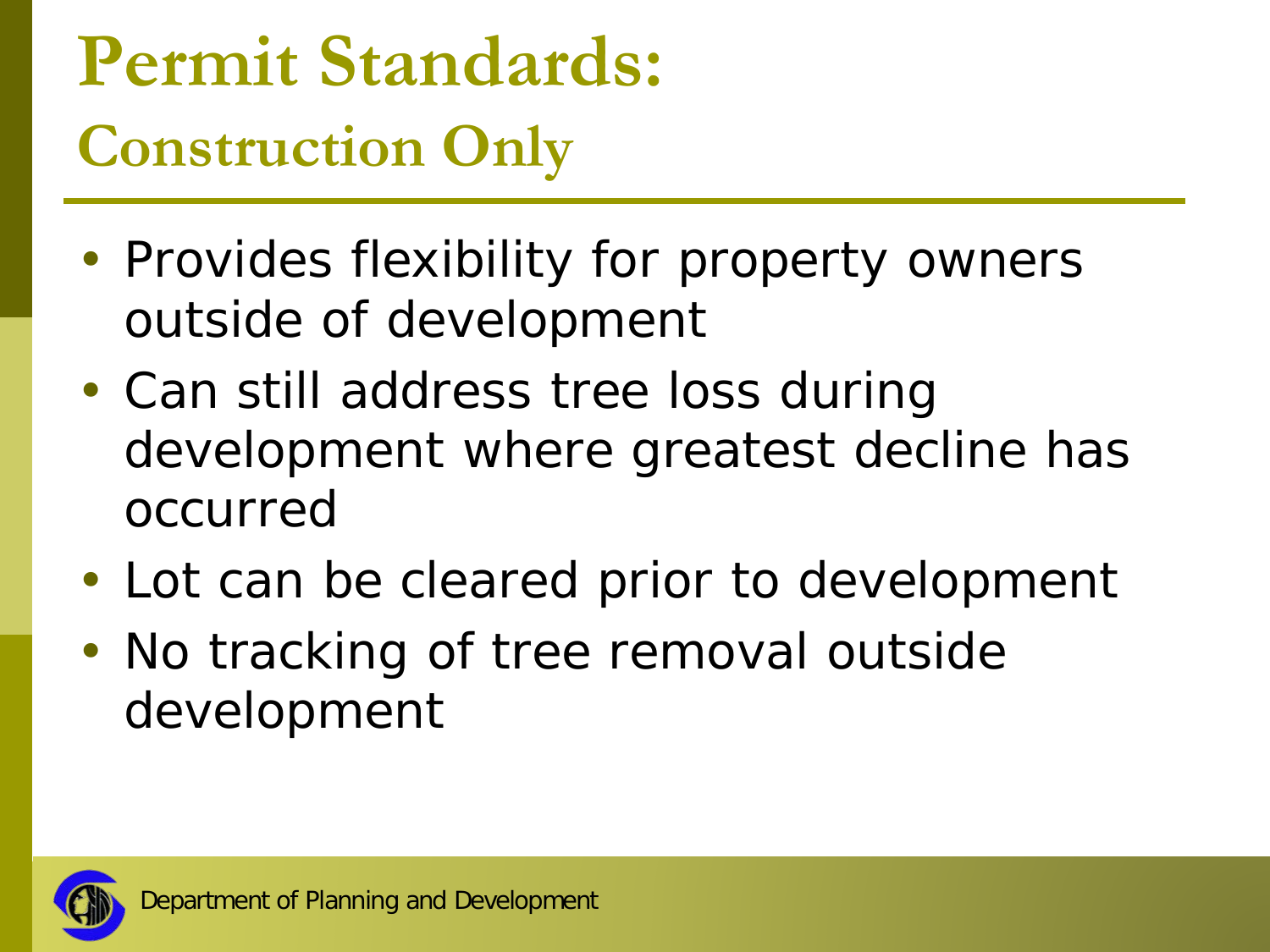## **Permit Standards: Monitoring/Education Only**

#### • Benefits of Tracking

- Only useful if required for every tree
- Data limited to number, diameter; species if done by tree care company
- 100% margin of error
- Doesn't approximate canopy cover
- Education
	- Only useful if done by property owner
	- Can help identify potential heritage trees
	- Can require professional cert for large trees

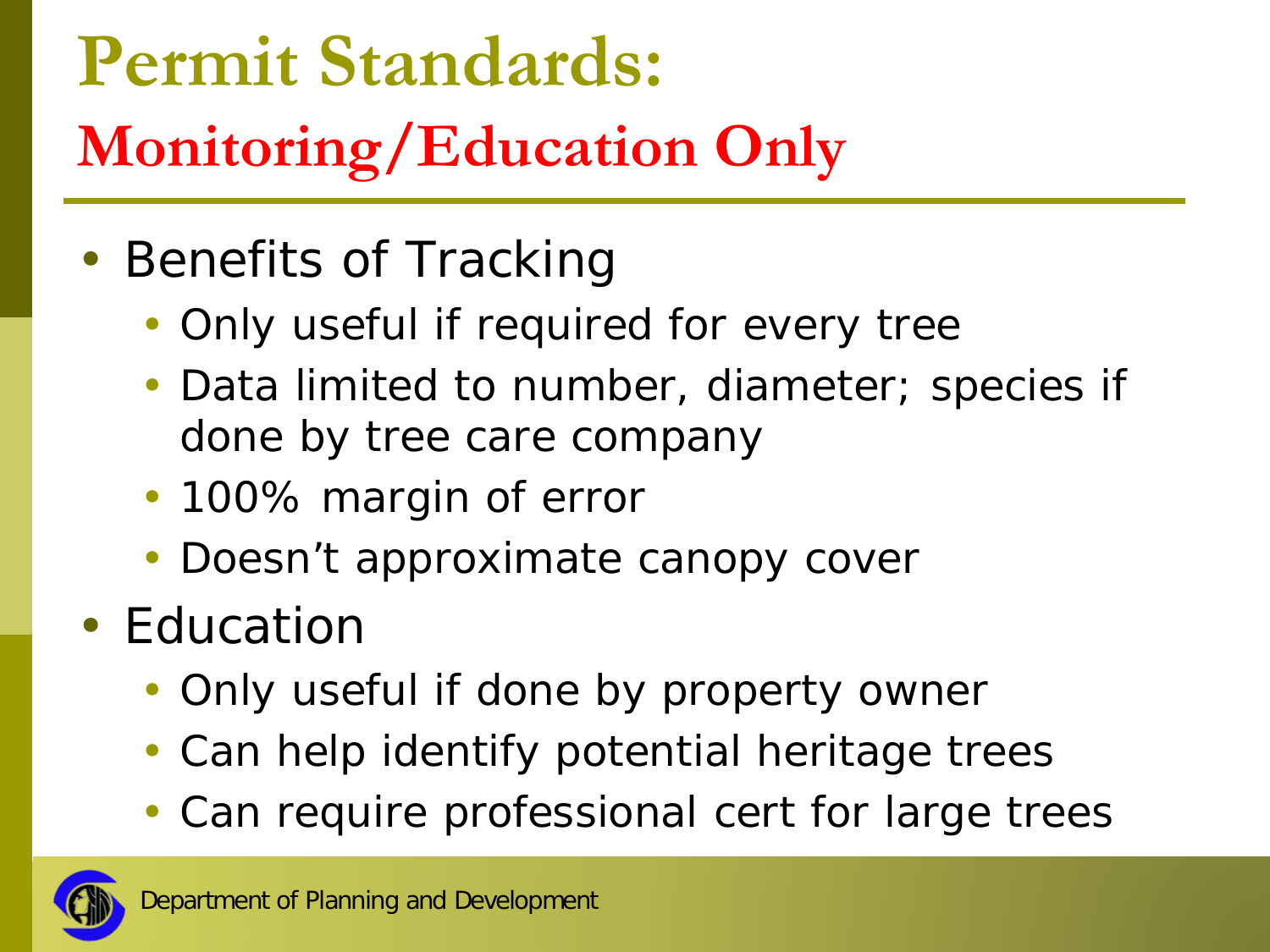### **Permit Standards: Financial Compensation**

- Equity issue is very problematic
	- Disproportionally burdens poor
	- Financial cost for people with trees; none for people without
- Disincentive to letting trees grow

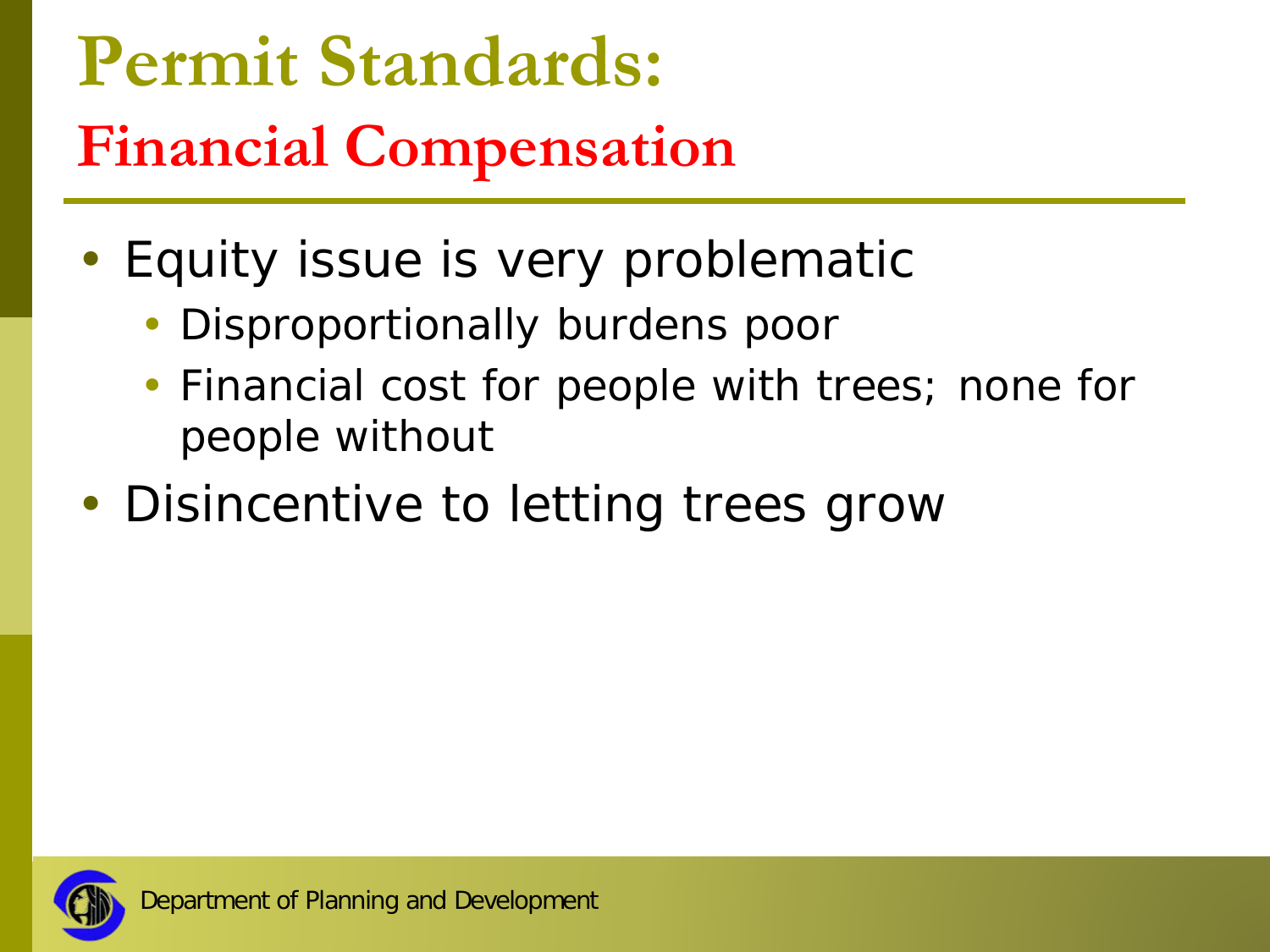## **Permit Standards: Subjective Removal Criteria**

- No predictability
- Decision vary by reviewer
- Substantial costs for law
- Constitutional due process issues

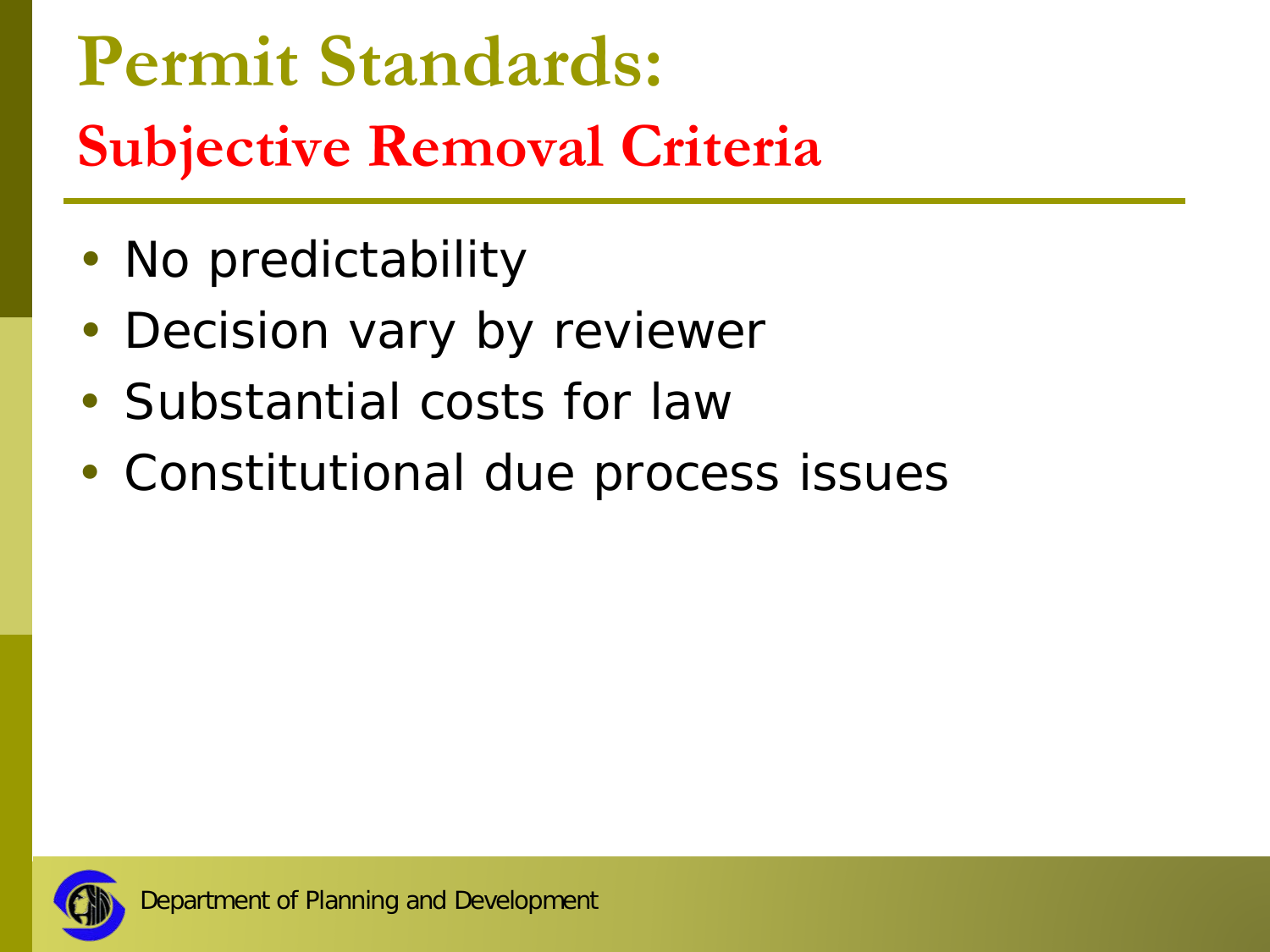#### **Impacts to Urban Forest**

- No cities with permits surveyed had data on canopy trends
- Difficult to approximate number of trees that might be retained or planted under any combination of permit standards and process

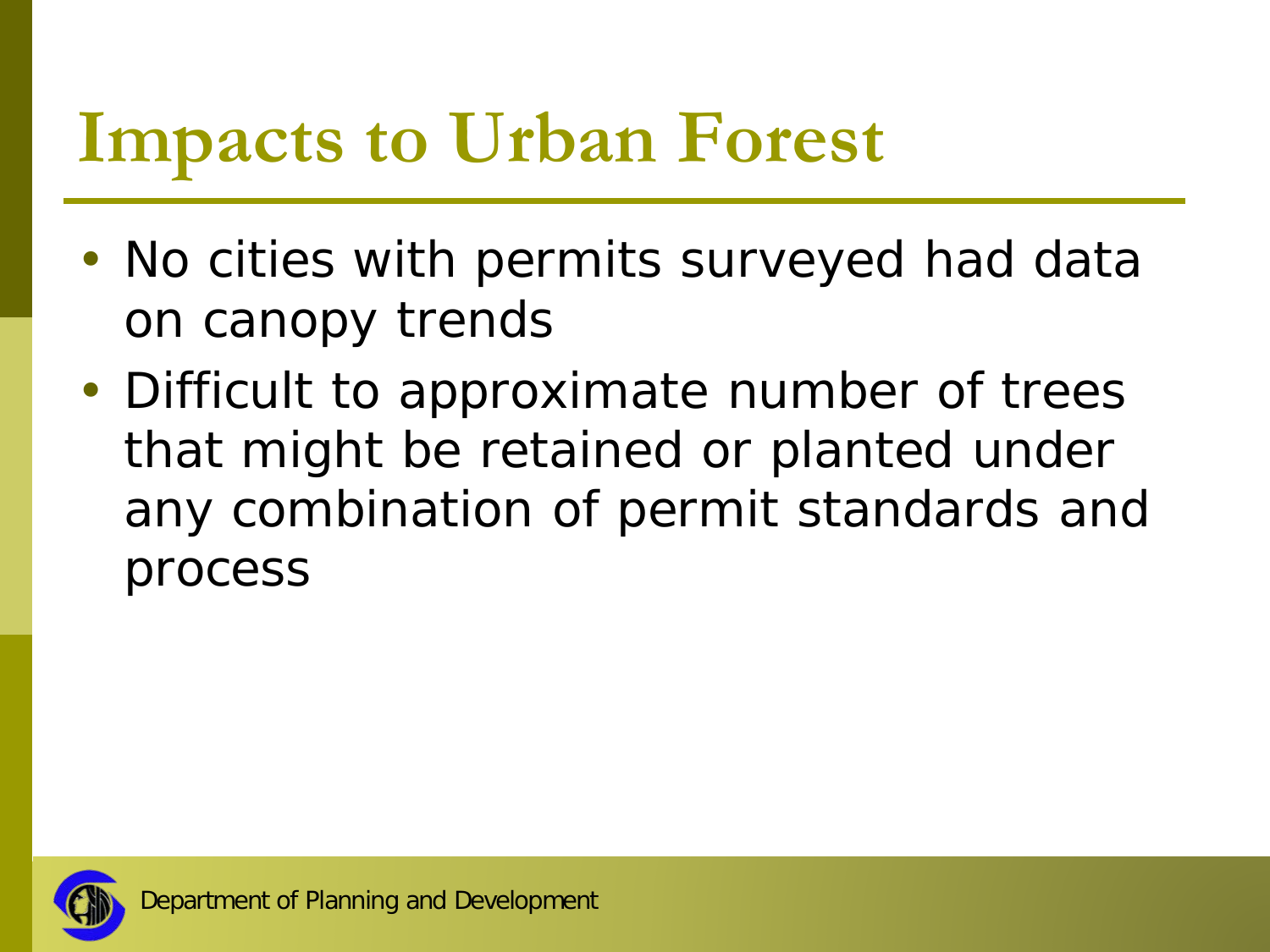### **Impacts to Urban Forest: Quantifying Tree Value**

#### **Benefits** Stormwater mitigation • Air cleaning • Carbon sequestration • Habitat • Heat Island • Property value increase to aesthetics • Aesthetics • Increased retail traffic • Energy reduction in Summer Costs • Curbside leaf collection • Damage to sidewalks • Property value decrease due to views • Planting costs • Maintenance (pruning, watering) • Leaf removal (collection, gutters, fuel costs) • Tree removal costs • Fear of large trees • Energy increase in winter • Damage due to tree fall or branch lost

• Damage due to roots impacting foundations, driveways, pipes



Public

Individual Public Individual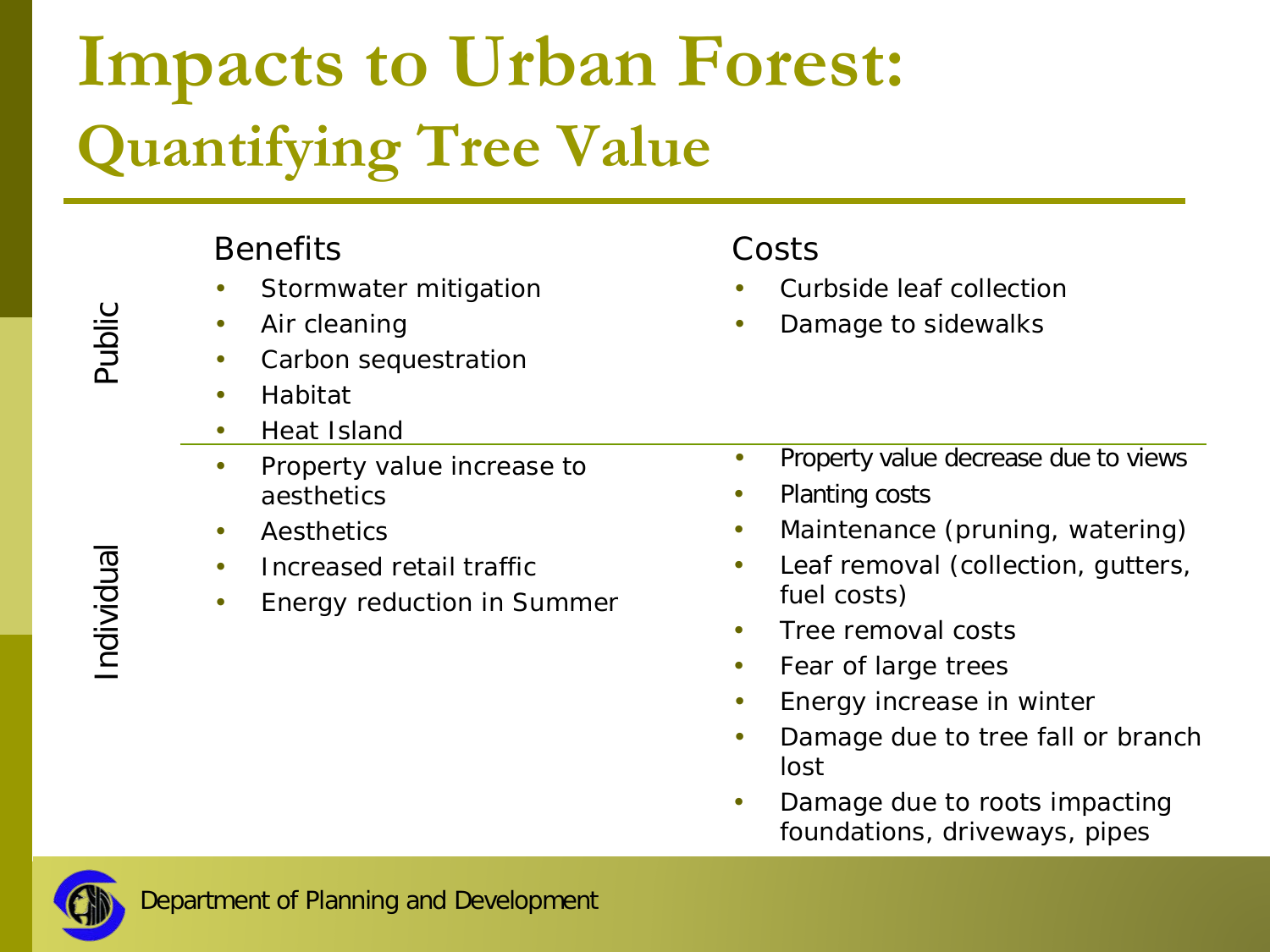## **Impacts to Urban Forest: Quantifying Tree Benefit**

| <b>Statistic</b>                            | Citywide     |               |
|---------------------------------------------|--------------|---------------|
|                                             | Current      | 30-year Goal  |
| <b>Acres in MU</b>                          | 54,324       |               |
| MU as % of City land base                   | 100%         |               |
| Canopy coverage                             | 18%          | 30%           |
| Number of trees                             | 1,377,500    | 2,026,600     |
| <b>Plantings needed</b>                     |              | 649,100       |
| <b>One-time cost of plantings</b>           |              | \$114,200,000 |
| Maintenance Costs (yr)                      | \$14,054,300 | \$21,116,300  |
| Benefits (yr)                               |              |               |
| <b>Stormwater Mitigation Value (yr)</b>     | \$20,643,000 | \$30,215,000  |
| Air Cleaning Value (yr)                     | \$4,894,000  | \$7,047,000   |
| Carbon Sequestration (Tons CO.)             | 52,400       | 77,066        |
| Carbon Sequestration (Value \$)             | \$1,584,000  | \$2,331,000   |
| Other Benefits (Energy, Aesthetics, & etc)  | \$17,237,300 | \$26,342,300  |
| Net Benefit (All Benefits - All Costs) (yr) | \$30,304,000 | \$44,585,000  |

\*All values are based upon estimates and currently accepted models (McPhearson et al. 2002)

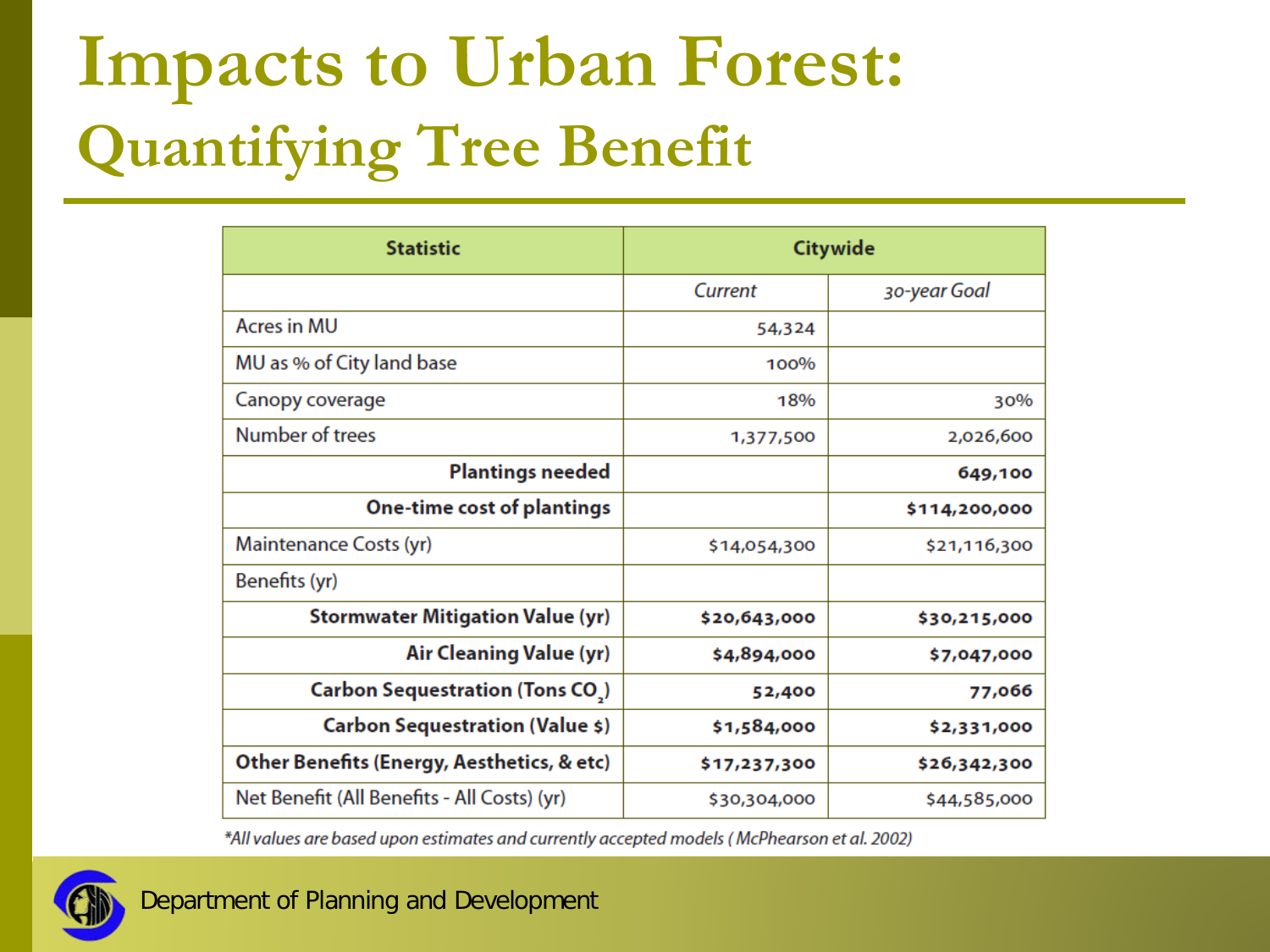## **Impacts to Property Owners**

- Potential education if permit done by homeowner
- Potential loss of flexibility to balance trees with light access, gardens, solar panels, damage to property
- Potential decrease property value
- Increased maintenance cost
- Cost of time & money

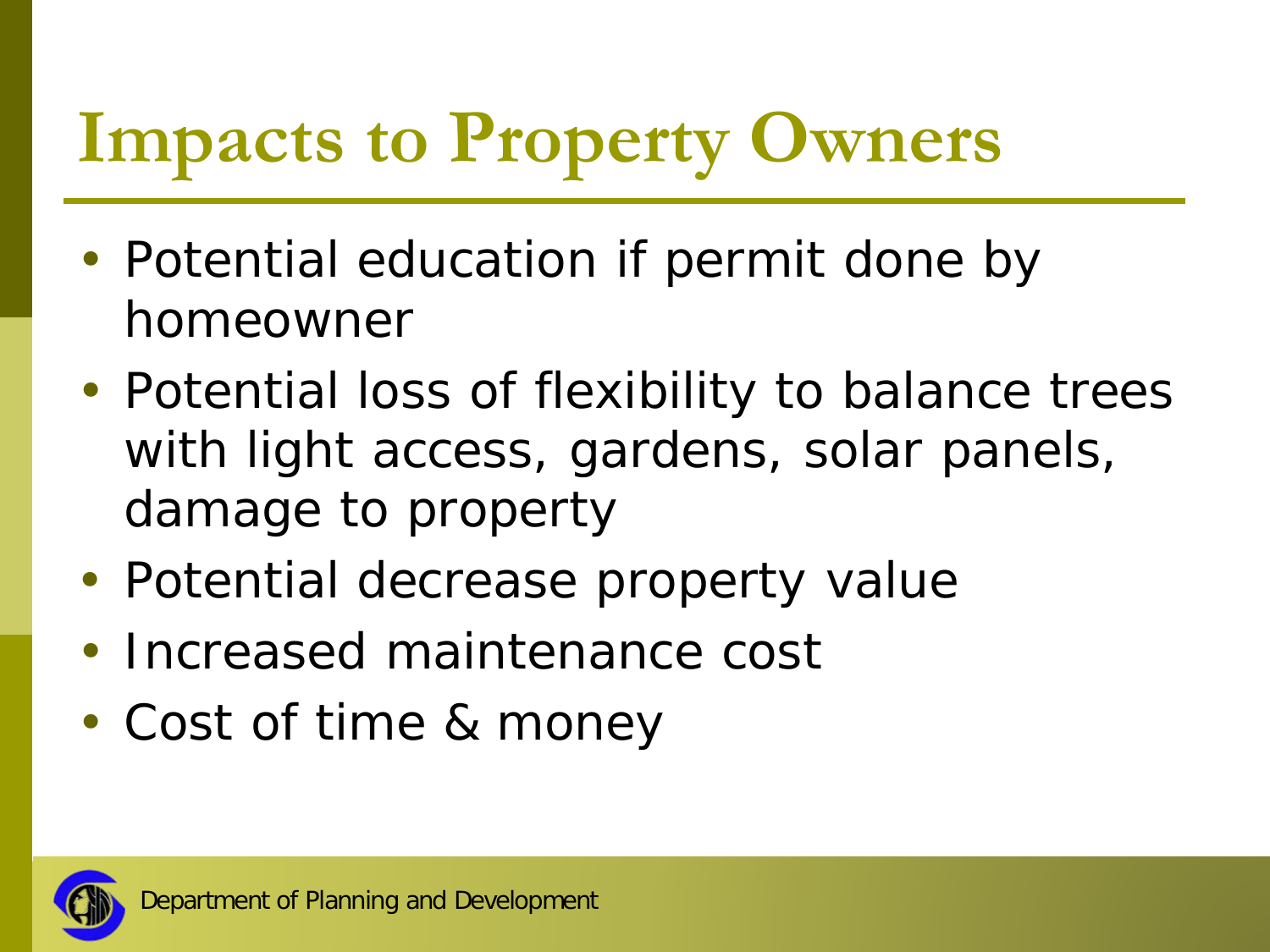## **Equity**

- How would this impact people of different incomes
- How would this impact people with trees vs. people without trees

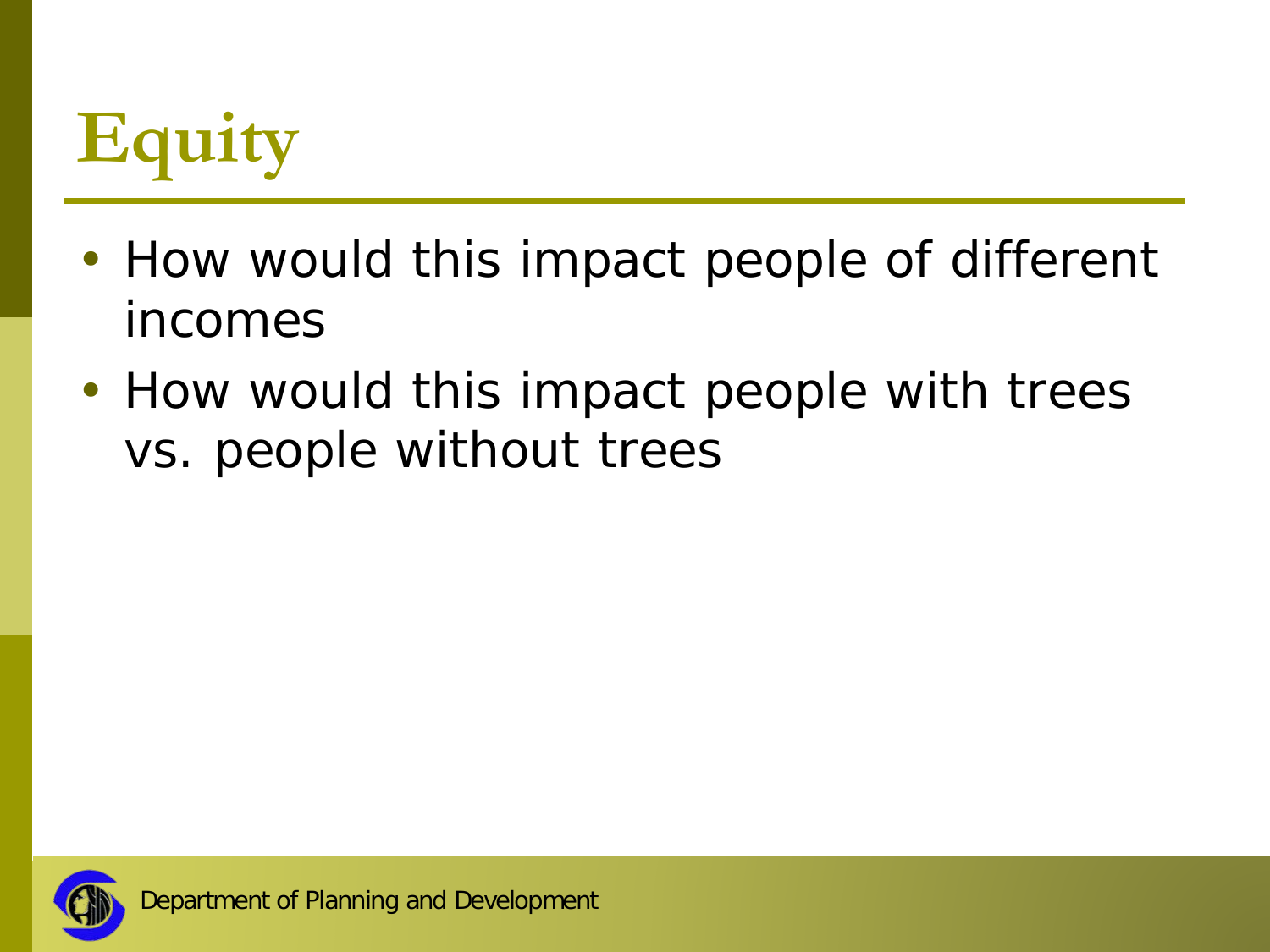## **Evaluating Permit Process**

- Effectiveness
- Enforceability
- Administrative Costs
	- Permit, enforcement, law, citizen assistance, web development & support
- Unintended consequences
	- Focus on large trees provides incentive to remove before they get large

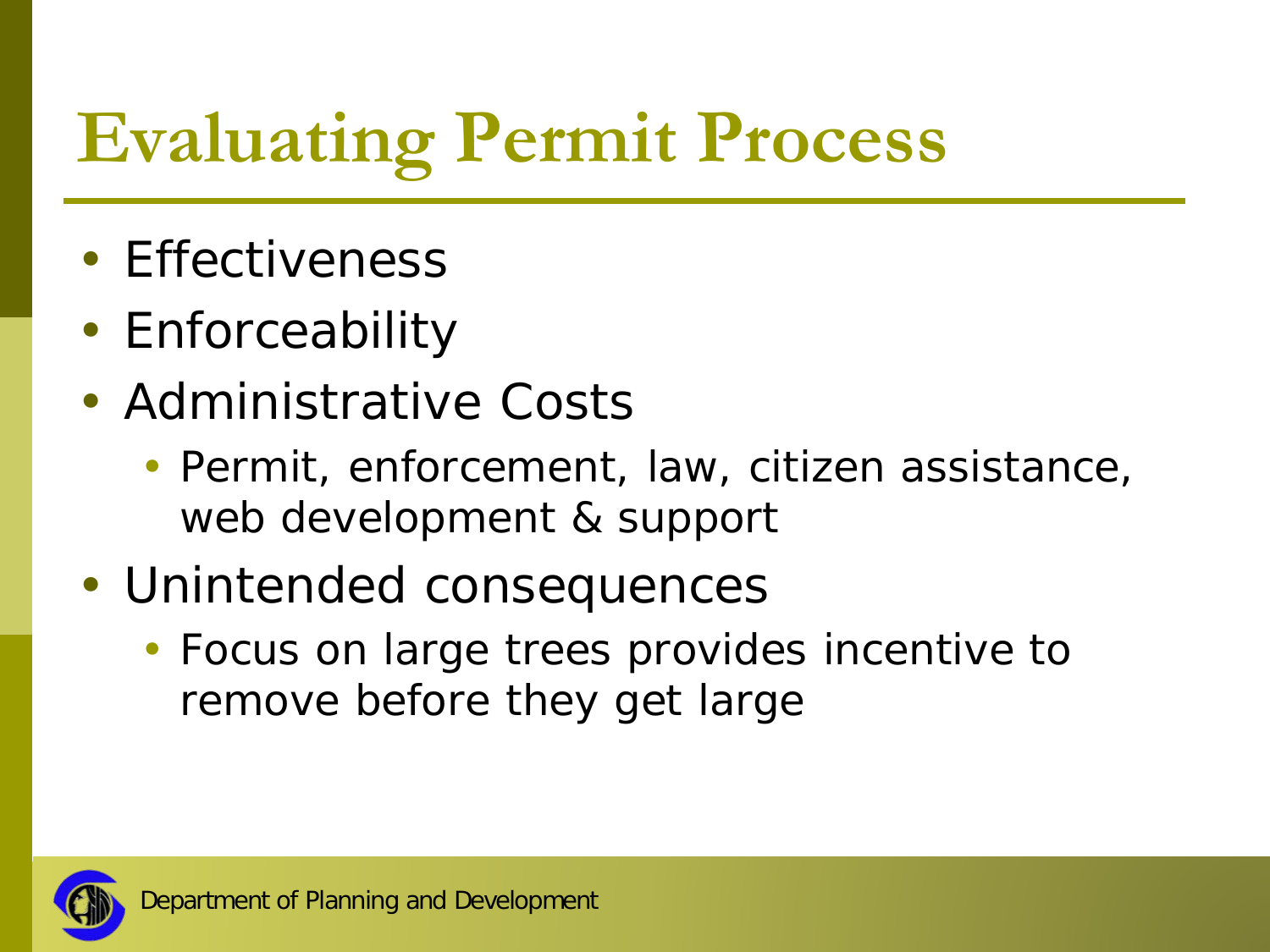## **Evaluating Overall Permit Option**

| Pros      |                                                                                                                                             | Cons |                                                                           |  |
|-----------|---------------------------------------------------------------------------------------------------------------------------------------------|------|---------------------------------------------------------------------------|--|
|           | Provides greater control of tree<br>removal                                                                                                 |      | Limits property owner ability to<br>manage solar access, gardens,         |  |
| $\bullet$ | <b>Opportunity for education re:</b><br>alternatives to removal                                                                             |      | accessory structures, views,<br>access, maintenance, etc.                 |  |
| $\bullet$ | <b>Opportunity to require new</b><br>planting                                                                                               |      | Disincentive to new planting,<br>preservation of small/med<br>trees       |  |
| $\bullet$ | Allows tracking over time                                                                                                                   |      | Difficult to enforce – still                                              |  |
| $\bullet$ | <b>Impediment may force some</b><br>applicants to reconsider tree<br>removal<br>Would support implementation of<br>existing ECA regulations |      | depends on complaints, hard to<br>prove a case post-removal               |  |
|           |                                                                                                                                             |      | Cost of permits - \$680K+/year                                            |  |
| $\bullet$ |                                                                                                                                             |      | Enforcement costs (inspectors +<br>$arborists + court cases)$ , penalties |  |
|           |                                                                                                                                             |      | Equity issue – hard for immigrants<br>& poor to know regs, pay fines      |  |
|           |                                                                                                                                             |      |                                                                           |  |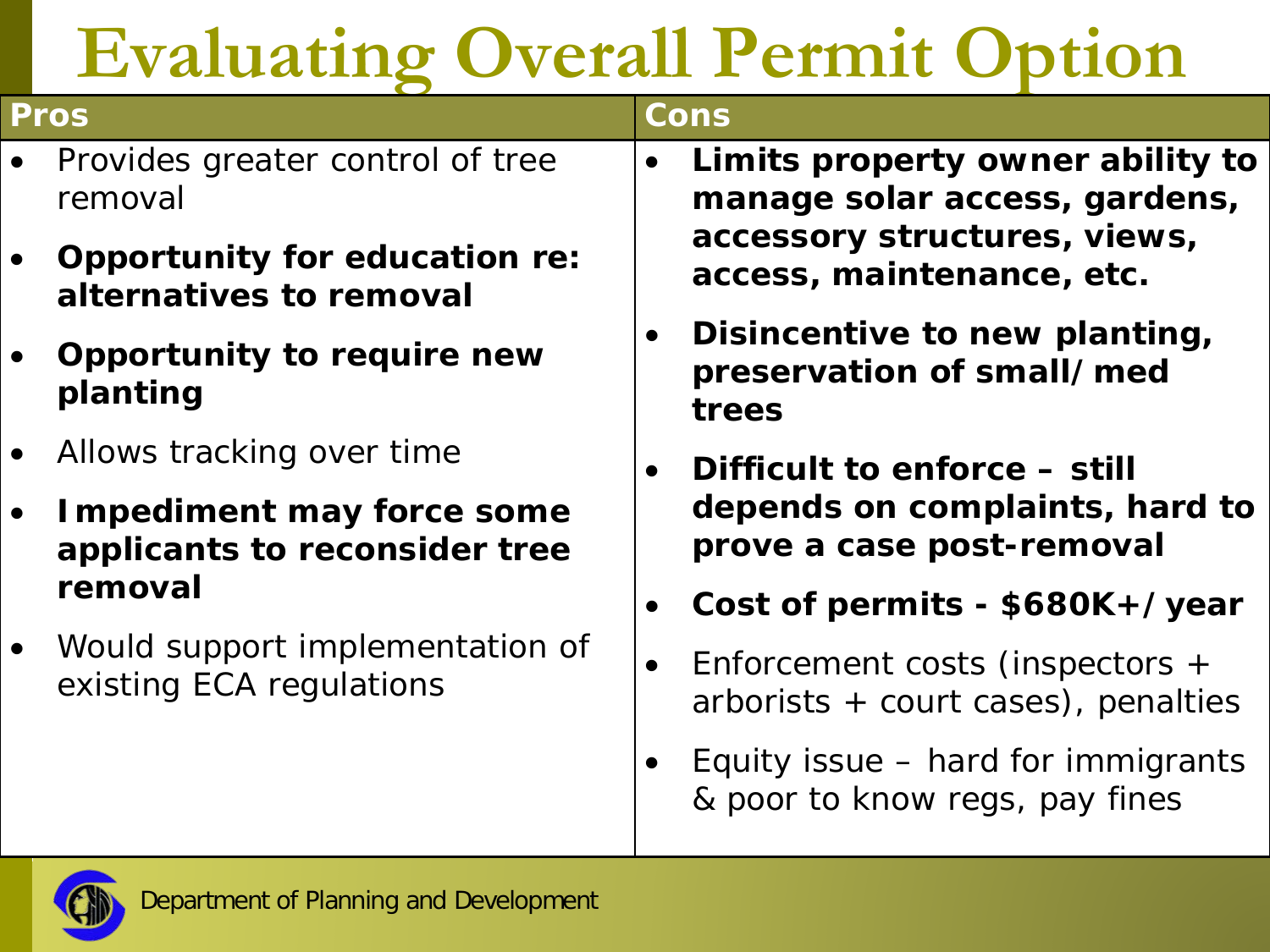#### **Evaluating Alternatives: Baseline**

- 22.5% in 2003  $\rightarrow$  22.9% in 2007
- Goal of 30% by 2037
- Since 2007,
	- 2 for 1 tree replacement
	- Increase street tree planting
	- Stormwater standards
	- Stormwater rates
	- Trees for Neighborhoods
	- Neighborhood Tree

**Stewards** 

- Green Seattle Partnership
- Releaf Campaign
- K-12 Fducation

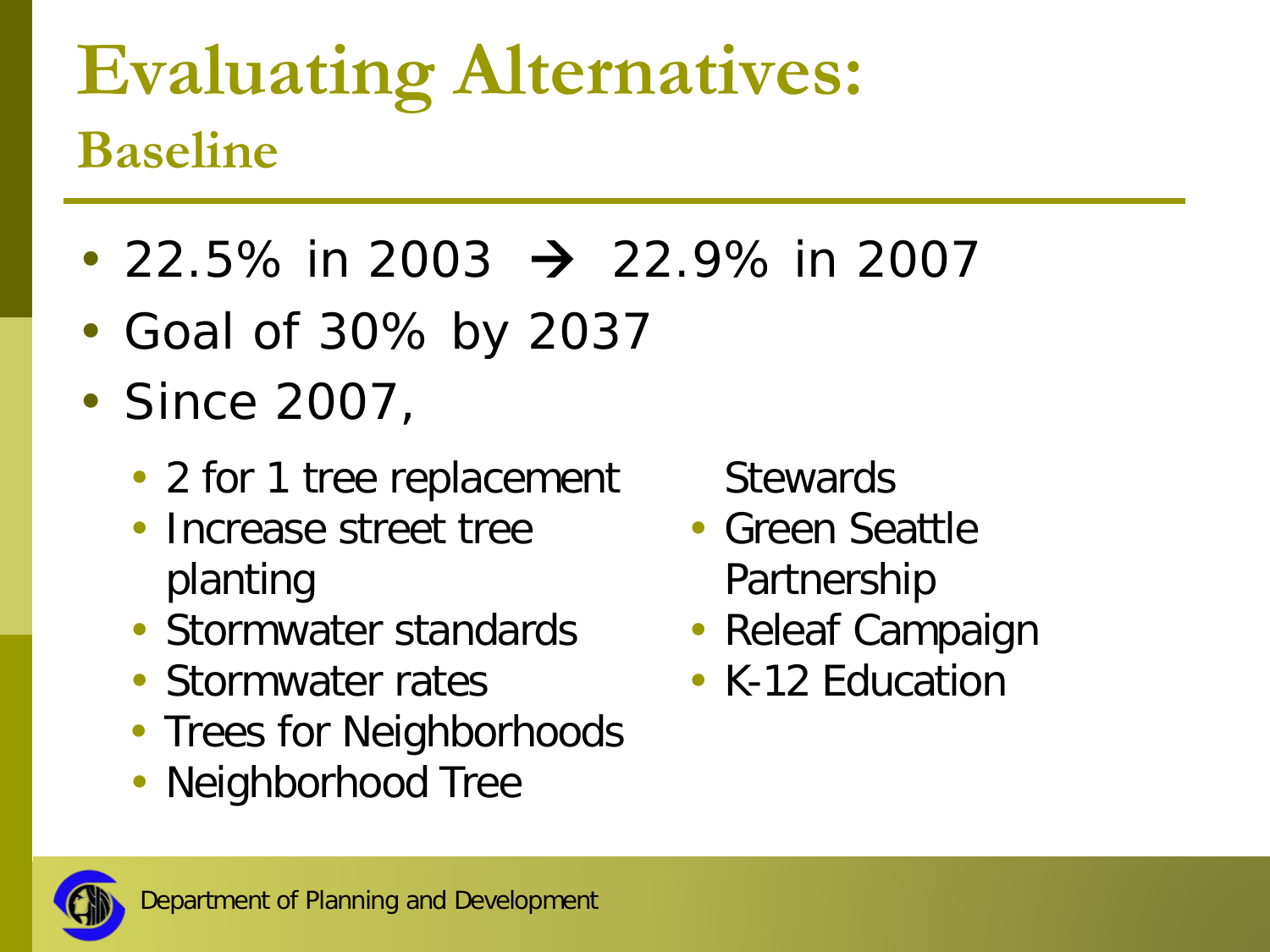#### **Additional Measures**

- Private Property Tree Regulations
- Street Tree Regulations
- Stormwater rate incentive
- Education Coordinator
- Additional Education Opportunities
- Additional Incentives subsidized trees, tree job corp, technical assistance